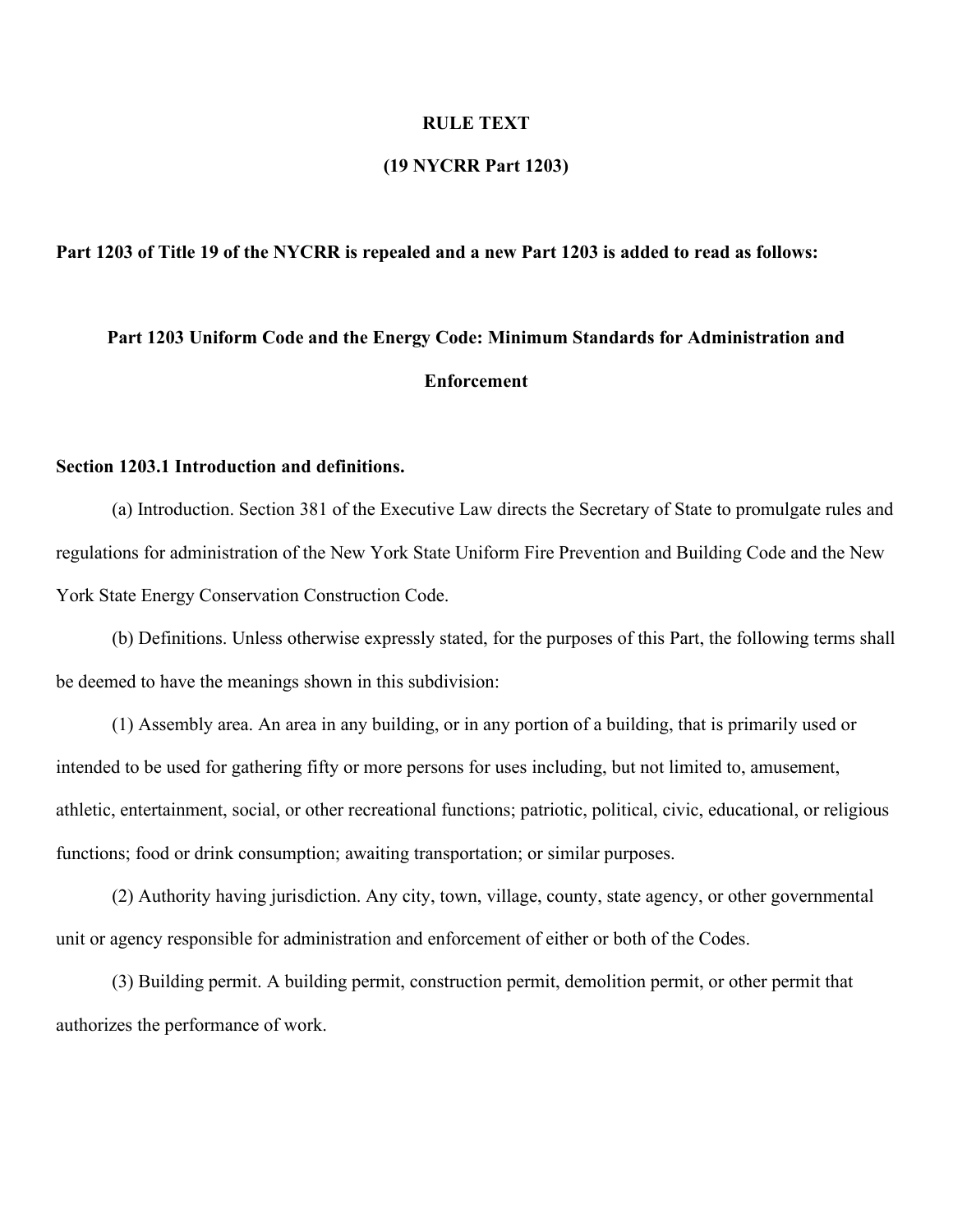(4) Certificate of compliance. A document issued by the authority having jurisdiction stating that work was done in compliance with approved construction documents and the Codes.

(5) Certificate of occupancy. A document issued by the authority having jurisdiction certifying that the building or structure, or portion thereof, complies with the approved construction documents that have been submitted to, and approved by the authority having jurisdiction, and indicating that the building or structure, or portion thereof, is in a condition suitable for occupancy.

(6) Codes. The Uniform Code and Energy Code.

(7) Energy Code. The New York State Energy Conservation Construction Code, Subchapter B of Chapter XXXIII of this Title, adopted pursuant to Article 11 of the Energy Law.

(8) FCNYS. The 2020 Fire Code of New York State as currently incorporated by reference in Part 1225 of this Title.

(9) Fire safety and property maintenance inspection. An inspection performed to determine compliance with the applicable provisions of Part 1225 of this Title and the publications incorporated therein by reference and the applicable provisions of Part 1226 of this Title and the publications incorporated therein by reference.

(10) Hazardous production materials. A solid, liquid, or gas associated with semiconductor manufacturing that has a degree-of-hazard rating in health, flammability, or instability of Class 3 or 4, as ranked by NFPA 704 (Standard Systems for Identification of the Hazards of Materials for Emergency Response), and which is used directly in research, laboratory, or production processes which have, as their end product, materials that are not hazardous.

(11) Mobile food preparation vehicles. Vehicles that contain cooking equipment that produces smoke or grease-laden vapors for the purpose of preparing and serving food to the public. Vehicles intended for private recreation shall not be considered mobile food preparation vehicles.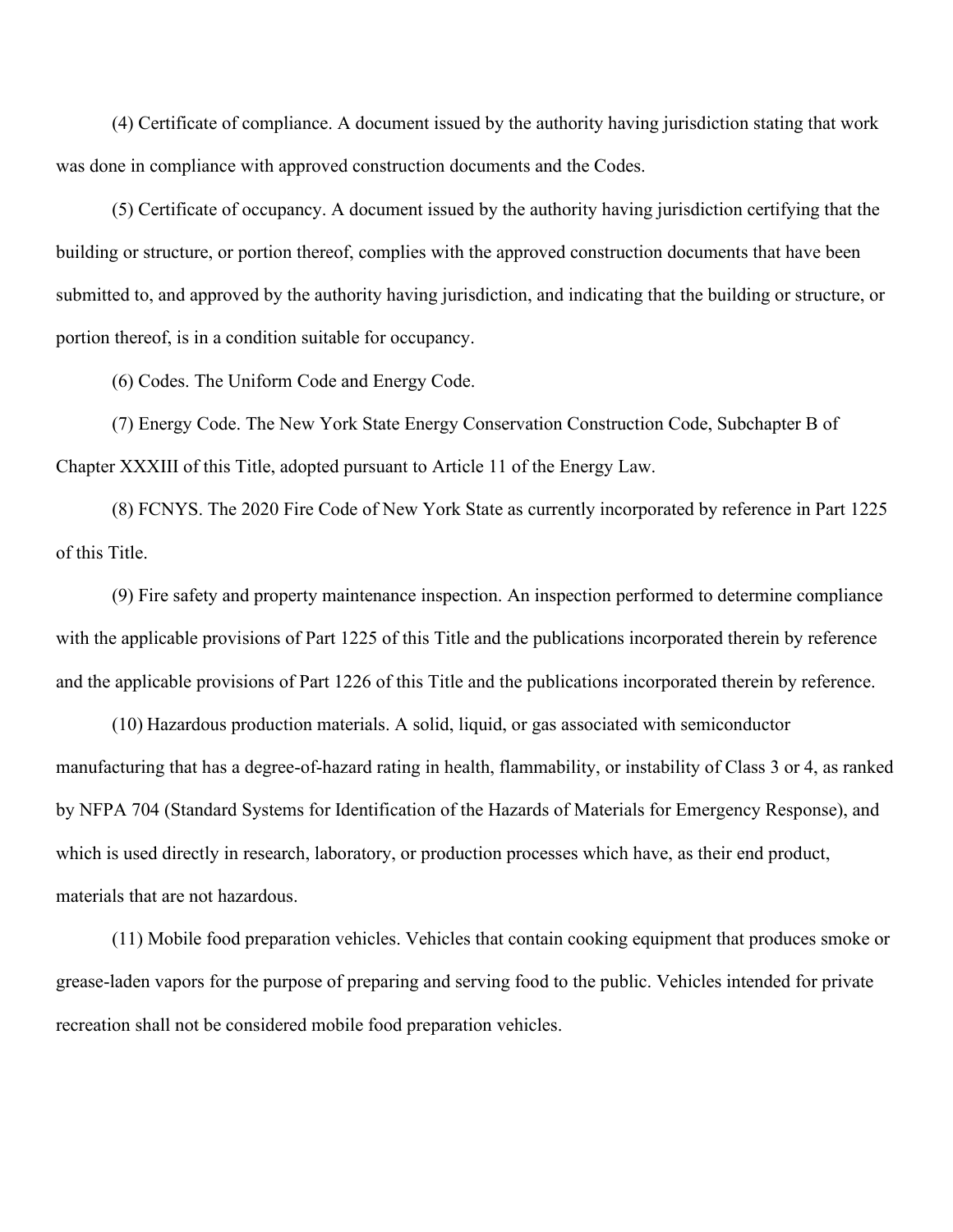(12) PMCNYS. The 2020 Property Maintenance Code of New York State as currently incorporated by reference in Part 1226 of this Title.

(13) RCNYS. The 2020 Residential Code of New York State as currently incorporated by reference in Part 1220 of this Title.

(14) Repair. The reconstruction, replacement, or renewal of any part of an existing building for the purpose of its maintenance or to correct damage.

(15) Sugarhouse. A building used, in whole or in part, for the collection, storage, or processing of maple sap into maple syrup and/or maple sugar.

(16) Uniform Code. The New York State Uniform Fire Prevention and Building Code, Subchapter A of Chapter XXXIII of this Title, adopted pursuant to Article 18 of the Executive Law.

# **Section 1203.2 Program for administration and enforcement.**

(a) Every city, village, town, and county responsible for administration and enforcement of either or both of the Codes shall establish a code enforcement program to provide for such administration and enforcement by local law, ordinance, or other appropriate regulation. Such code enforcement program shall include the features and provisions described in section 1203.3 of this Part.

(b) Where the State is responsible under section 1201.2 (d) of Part 1201 of this Title for administration and enforcement of the Uniform Code, the state agency or agencies determined in accordance with the provisions of Part 1204 of this Title shall administer and enforce the Codes in accordance with Part 1204 of this Title and section 1203.3 (j) of this Part. For the purposes of section 1203.3 (j)(5) of this Part, the period fixed by the code enforcement program of such state agency, as the interval between periodic condition assessments, shall not exceed three years.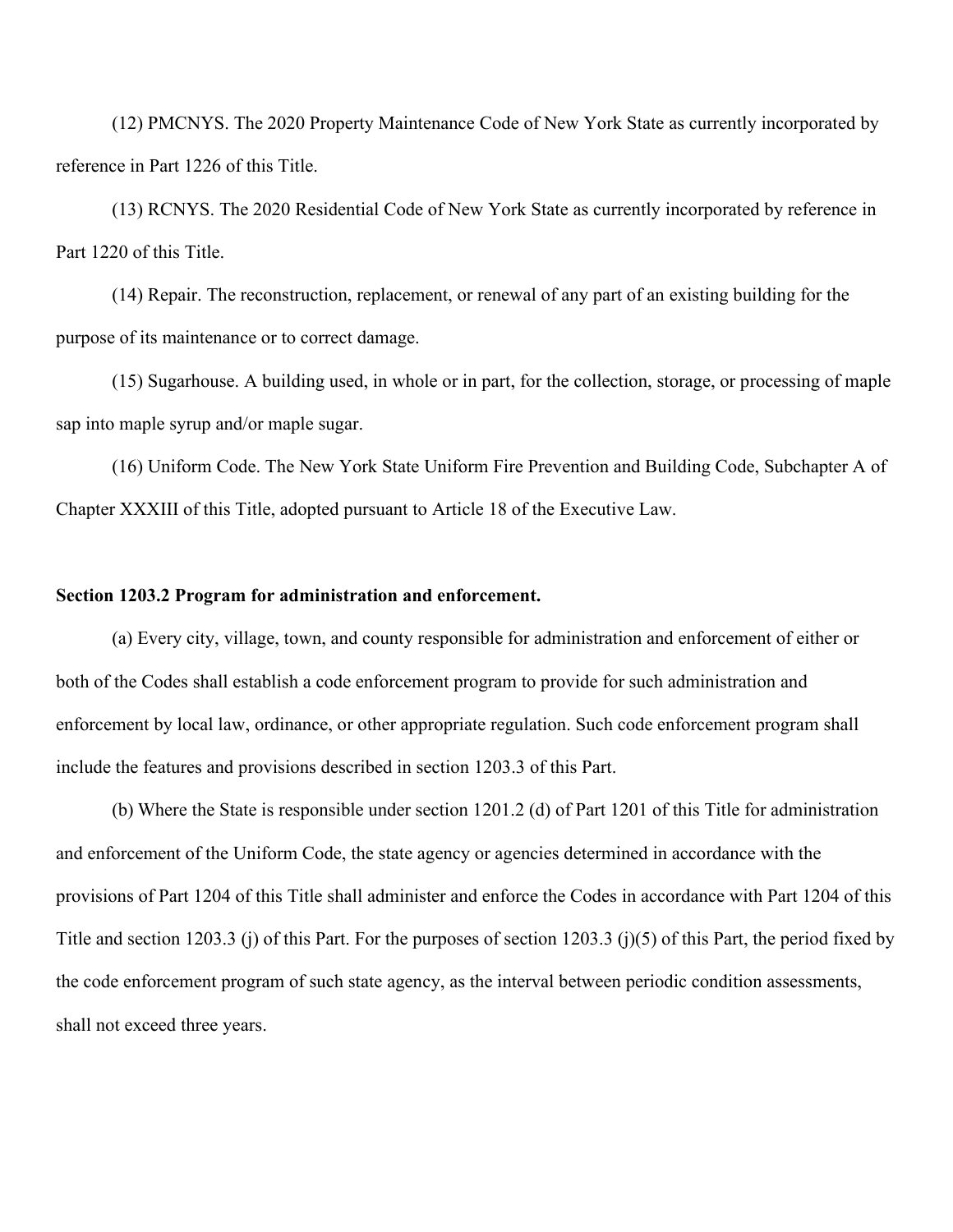(c) Every state agency responsible under section 1201.2 of this Title for administration and enforcement of the Uniform Code and not otherwise included in subdivisions (a) and (b) of this section shall provide for administration and enforcement of the Codes in regulation. Any such regulation shall include the features described in section 1203.3 of this Part.

(d) Every authority having jurisdiction responsible for administration and enforcement of the Uniform Code shall exercise its powers in due and proper manner so as to extend to all people of the State protection from the hazards of fire and inadequate building construction. Every authority having jurisdiction responsible for administration and enforcement of the Energy Code shall exercise its powers in due and proper manner so as to further the purposes of Article 11 of the Energy Law, as applicable.

(e) An authority having jurisdiction may contract directly with an individual or business entity to perform "building safety inspector enforcement activities" or "code enforcement official enforcement activities" (as those terms are defined in Part 1208 of this Title) on behalf of the authority having jurisdiction, subject to the following conditions:

(1) Where an authority having jurisdiction contracts directly with an individual or a business entity to perform any building safety inspector enforcement activities on behalf of such authority having jurisdiction, the authority having jurisdiction shall satisfy itself that each individual performing such contracted-for building safety inspector enforcement activities has qualifications comparable to those of a person who has met the requirements of Part 1208 of this Title applicable to building safety inspectors.

(2) Where an authority having jurisdiction contracts directly with an individual or a business entity to perform any code enforcement official enforcement activities on behalf of such authority having jurisdiction, the authority having jurisdiction shall satisfy itself that each individual performing such contracted-for code enforcement official enforcement activities has qualifications comparable to those of a person who has met the requirements of Part 1208 of this Title applicable to code enforcement officials.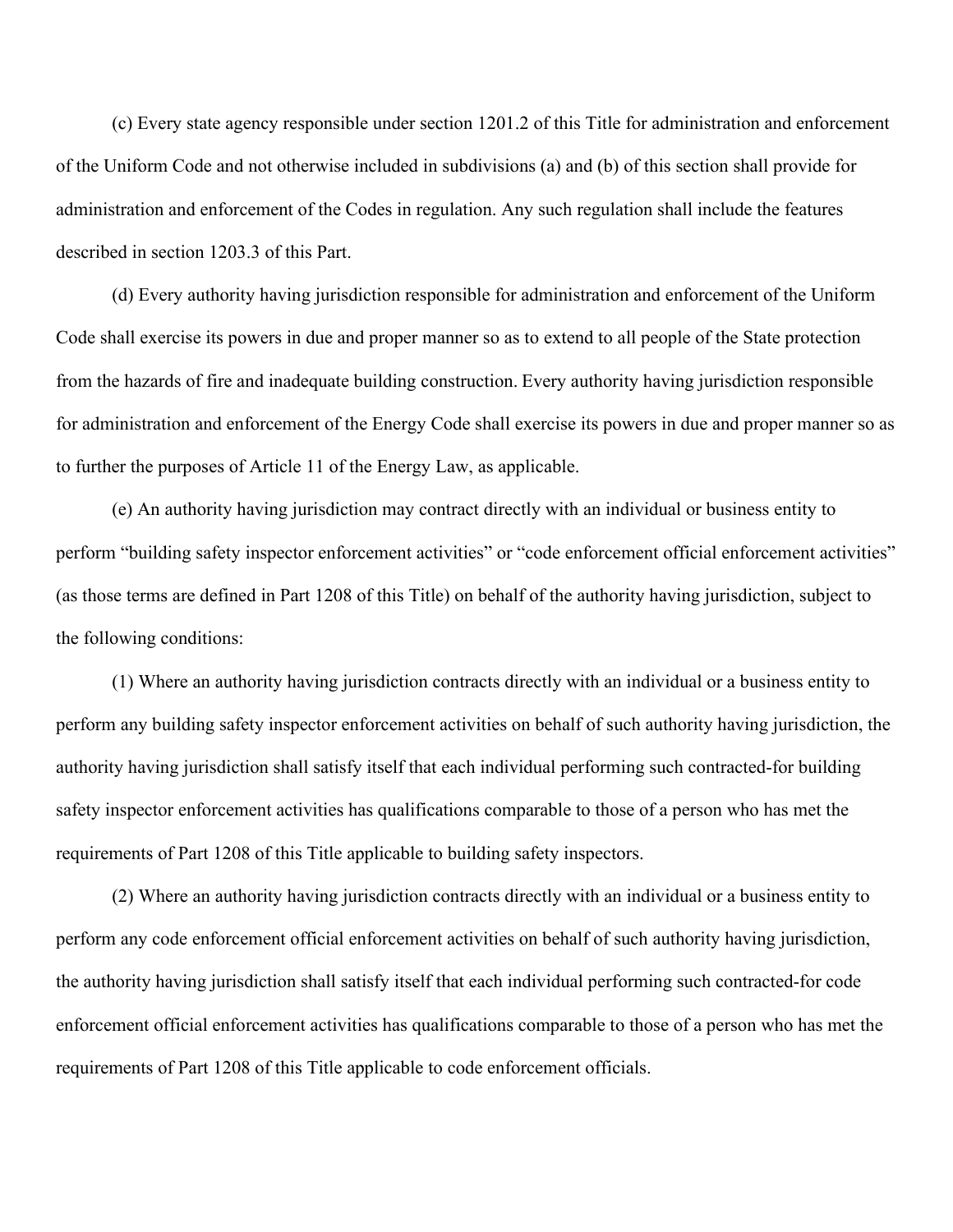(3) No agreement shall be made by which building permits, certificates of occupancy, temporary certificates of occupancy, certificates of compliance, orders, appearance tickets, or other similar documents related to administration and enforcement of either or both of the Codes are issued by other than public officers of the authority having jurisdiction.

(4) "Special inspections" (as defined in the Uniform Code), including but not limited to, electrical inspections, elevator inspections, welding inspections, and smoke control system inspections are not considered to be building safety inspector enforcement activities or code enforcement official enforcement activities (as defined in Part 1208 of this Title). Accordingly, a special inspector performing a special inspection is not performing a building safety inspector enforcement activity or a code enforcement official enforcement activity and is not required to have qualifications comparable to those of a person who has met the requirements of Part 1208 of this Title. However, an authority having jurisdiction shall not accept or rely upon a special inspection unless the person performing such special inspection

(i) is a qualified person employed or retained by an agency that has been approved by the authority having jurisdiction and

(ii) has been approved by the authority having jurisdiction as having the competence necessary to inspect a particular type of construction requiring such special inspection.

(f) The persons, offices, departments, agencies, or combinations thereof, authorized and responsible for administration and enforcement of either or both of the Codes, or any portion thereof, shall be clearly identified.

#### **Section 1203.3 Minimum features of a program for administration and enforcement.**

A program for administration and enforcement of either or both of the Codes shall include all features and provisions described in this section 1203.3. Each authority having jurisdiction must provide for each of the listed features through local law, ordinance, or appropriate regulation. Such authority having jurisdiction may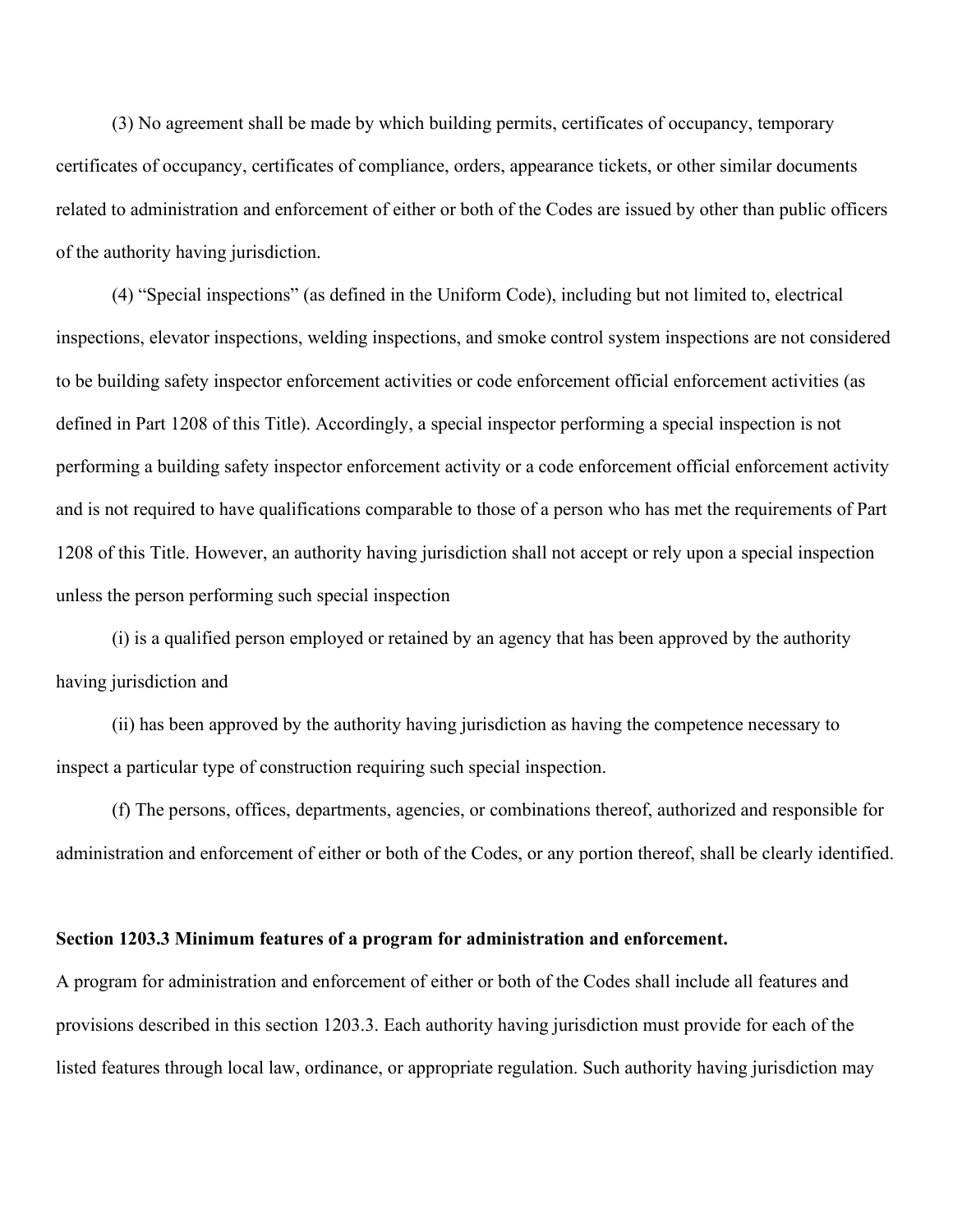adopt provisions for administration and enforcement that are more stringent than the minimum standards set forth in this section.

(a) Building permits.

(1) Each authority having jurisdiction shall include in its code enforcement program provisions requiring building permits to be required for work that must conform to either or both of the Codes. Where expressly set forth in their code enforcement program, an authority having jurisdiction may exempt from the requirement for a building permit any one or more of the categories of work listed in section 1203.3 (a)(1)(i) through (viii). An exemption from the requirement to obtain a building permit shall not be deemed an authorization for work to be performed in violation of either or both of the Codes. The following categories of work may be exempted from the requirement for a building permit:

(i) construction or installation of one-story detached structures associated with one- or two-family dwellings or multiple single-family dwellings (townhouses), which are used for tool and storage sheds, playhouses, or similar uses, provided the gross floor area does not exceed 144 square feet;

(ii) construction of temporary sets and scenery associated with motion picture, television, and theater uses;

(iii) installation of window awnings supported by an exterior wall of a one-or two-family dwelling or multiple single-family dwellings (townhouses);

(iv) installation of partitions or movable cases less than 5′-9″ in height;

(v) painting, wallpapering, tiling, carpeting, or other similar finish work;

(vi) installation of listed portable electrical, plumbing, heating, ventilation, or cooling equipment or appliances;

(vii) replacement of any equipment provided the replacement does not alter the equipment's listing or render it inconsistent with the equipment's original specifications; and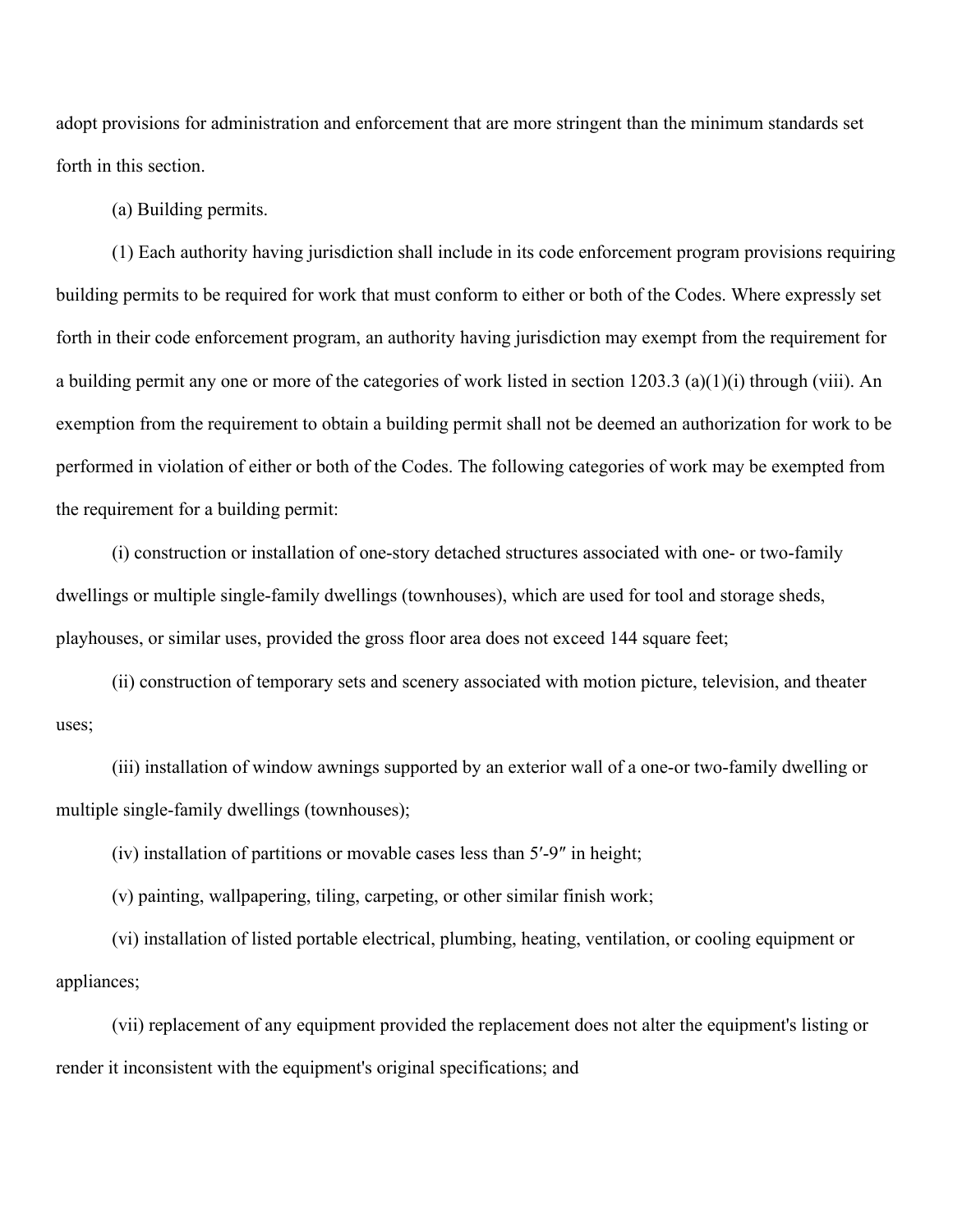(viii) repairs, provided that the work does not have an impact on fire and life safety, such as:

(*a*) any part of the structural system;

(*b*) the required means of egress; or

(*c*) the fire protection system or the removal from service of any part of the fire protection system for any period of time.

(2) Each authority having jurisdiction shall include in its code enforcement program provisions requiring an application for a building permit, or an amendment thereto, to include information sufficient to enable the authority having jurisdiction to determine that the intended work accords with the requirements of the Codes. An application for a building permit shall include, but not be limited to, the following information and documentation:

(i) a description of the location, nature, extent, and scope of the proposed work;

(ii) the tax map number and the street address of any affected building or structure;

(iii) the occupancy classification of any affected building or structure;

(iv) where applicable, a statement of special inspections to be prepared in accordance with the provisions of the Uniform Code;

(v) construction documents (drawings and/or specifications), in the format and quantity acceptable to the authority having jurisdiction, prepared in compliance with section 1203.3 (a)(3);

(vi) any additional submittal documents in the format and quantity acceptable to the authority having jurisdiction as required by the applicable provisions of the Codes;

(vii) any other information and documentation that the authority having jurisdiction may deem necessary to allow the authority having jurisdiction to determine that the proposed work conforms to the Codes.

(3) Each authority having jurisdiction shall include in its code enforcement program provisions requiring construction documents submitted as part of an application for a building permit to be drawn to scale on suitable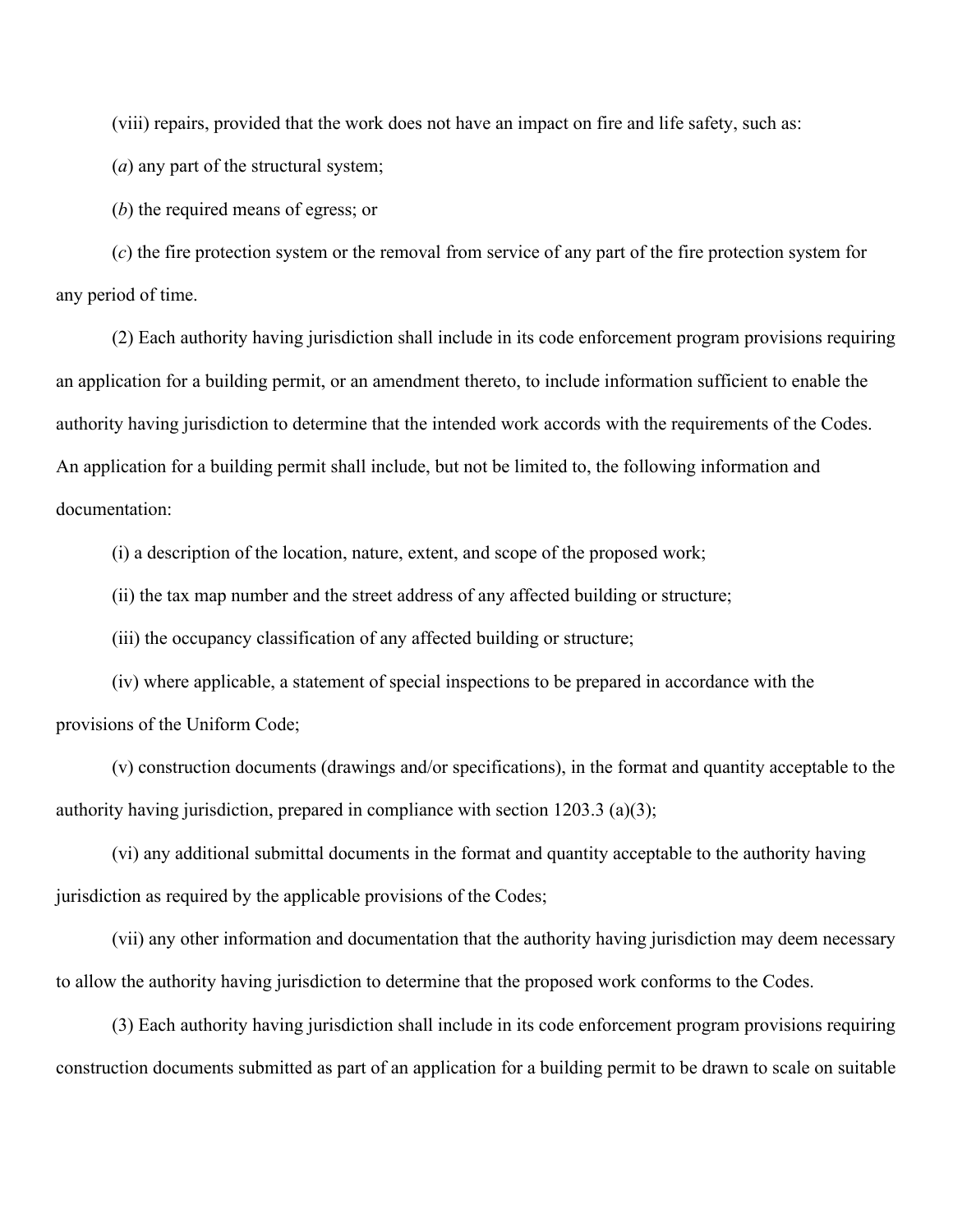material or in electronic media. The authority having jurisdiction shall not approve required construction documents unless they show in sufficient detail that they contain the information and/or documentation required by the applicable provisions of either or both of the Codes, and including but not limited to the following, where applicable:

(i) describing the location, nature, extent, and scope of the proposed work;

(ii) showing that the proposed work will conform to the applicable provisions of the Codes;

(iii) showing the location, construction, size, and character of all portions of the means of egress;

(iv) showing a representation of the building thermal envelope;

(v) showing structural information including but not limited to braced wall designs; the size, section, and relative locations of structural members; design loads; and other pertinent structural information;

(vi) showing the proposed structural, electrical, plumbing, mechanical, fire-protection, and other service systems of the building;

(vii) a written statement indicating compliance with the Energy Code;

(viii) a site plan, drawn to scale and drawn in accordance with an accurate boundary survey, showing the size and location of new construction and existing structures and appurtenances on the site; distances from lot lines; the established street grades and the proposed finished grades; and, as applicable, flood hazard areas, floodways, and design flood elevations;

(ix) evidence that the documents were prepared by a licensed and registered architect in accordance with Article 147 of the New York State Education Law or a licensed and registered professional engineer in accordance with Article 145 of the New York State Education Law and practice guidelines, including but not limited to the design professional's seal which clearly and legibly shows both the design professional's name and license number and is signed by the design professional whose name appears on the seal in such a manner that neither the name nor the number is obscured in any way, the design professional's registration expiration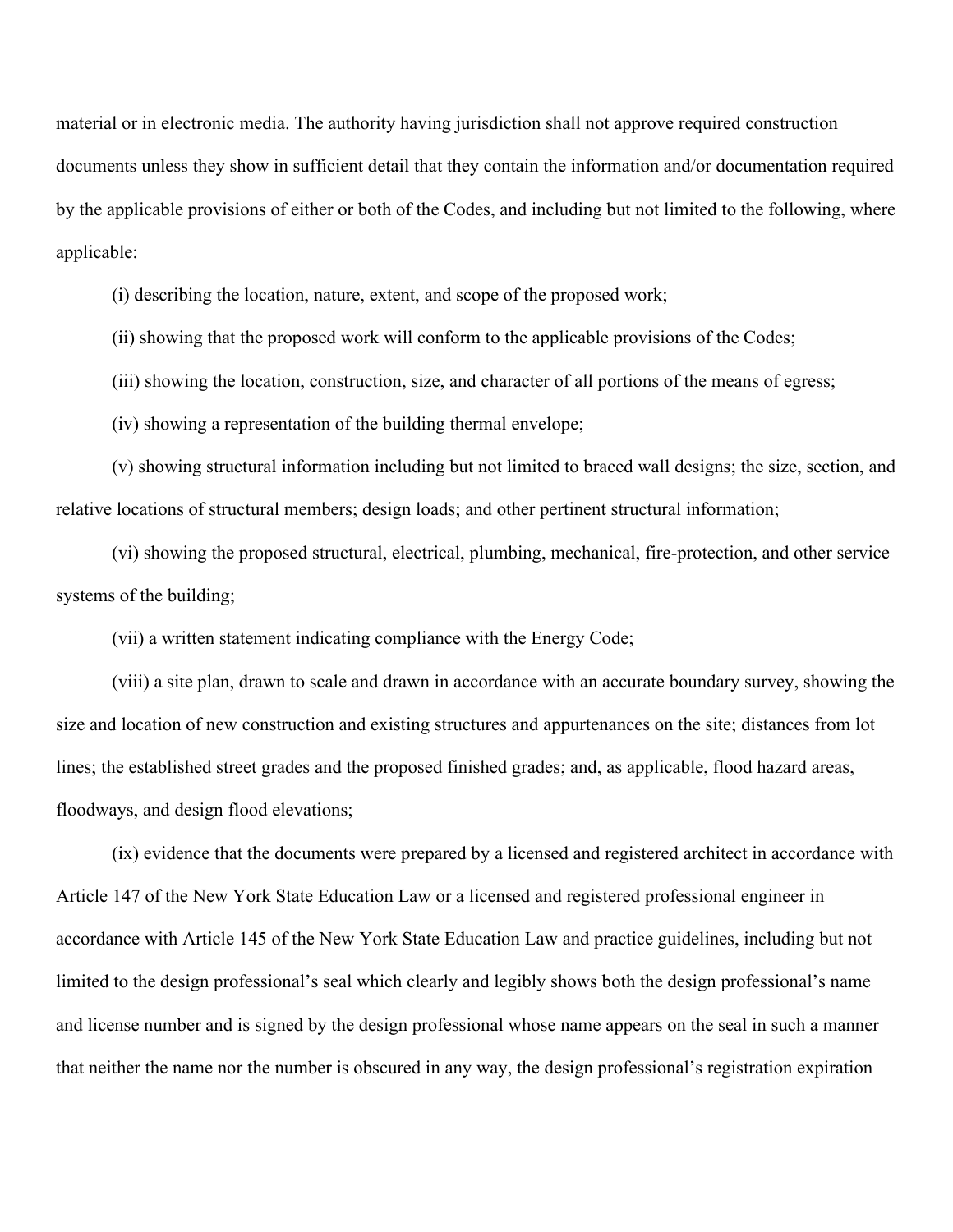date, the design professional's firm name (if not a sole practitioner), and, if the documents are submitted by a professional engineering firm and not a sole practitioner professional engineer, the firm's Certificate of Authorization number; and

(x) include any other information and documentation that the authority having jurisdiction may deem necessary to allow the authority having jurisdiction to determine that the proposed work conforms to the Codes.

(4) Each authority having jurisdiction shall include in its code enforcement program provisions requiring the authority having jurisdiction, or an individual or entity contracted by the authority having jurisdiction and satisfying the requirements set forth in section 1203.2 (e)(2), to examine applications for a building permit or for an amendment thereto to ascertain whether the proposed work is in conformance with the requirements of the Codes. Construction documents and any other submittal documents approved as part of a building permit application shall be so marked in writing and by stamp, or in the case of electronic media, an electronic marking. One complete set of approved construction documents and other submittal documents shall be retained by the authority having jurisdiction. One complete set shall be returned to the applicant to be available at the work site for use by the authorized representatives of the authority having jurisdiction.

(5) Each authority having jurisdiction shall include in its code enforcement program provisions requiring building permits to contain a statement indicating that all work shall be performed in accordance with the approved building permit application including any supporting information and documentation, such as construction documents, written statements, submittal documents, etc. In addition, a building permit shall include a directive indicating that the building permit holder must notify the authority having jurisdiction immediately in the event of changes occurring during construction.

(6) Each authority having jurisdiction shall include in its code enforcement program provisions requiring building permits to be issued with a specific expiration date. The authority having jurisdiction may provide that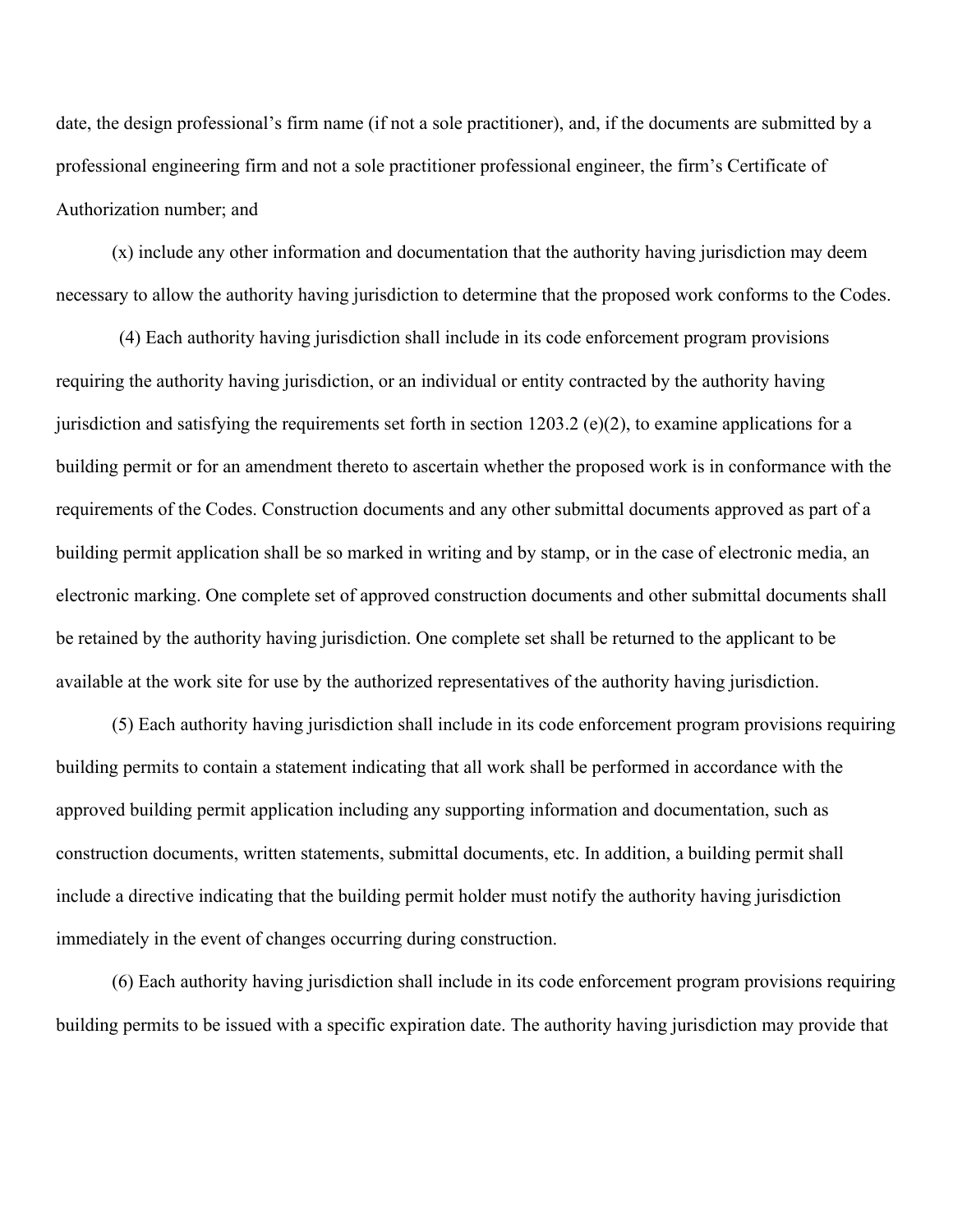a building permit shall become invalid unless the work authorized is commenced within a specified period following issuance.

(7) Each authority having jurisdiction shall include in its code enforcement program provisions requiring that when a building permit has been issued in error because of incorrect, inaccurate, or incomplete information, or the work for which the building permit was issued violates either or both of the Codes, such building permit shall be revoked or suspended until such time as the building permit holder demonstrates that all work completed and all work proposed shall be in compliance with applicable provisions of the Codes.

(8) Each authority having jurisdiction shall include in its code enforcement program provisions requiring building permits to be visibly displayed at the worksite and to remain visible until the project has been completed.

(b) Construction inspections.

(1) Each authority having jurisdiction shall include in its code enforcement program provisions requiring the authority having jurisdiction, or an individual or entity contracted by the authority having jurisdiction and satisfying the requirements set forth in section 1203.2 (e)(2), to perform construction inspections required by the Codes including those listed in this paragraph, either in-person or remotely. Remote inspections in lieu of in-person inspections may be performed when, at the discretion of the authority having jurisdiction, the remote inspection can be performed to the same level and quality as an in-person inspection and the remote inspection shows to the satisfaction of the authority having jurisdiction that the elements of the construction process conform with the applicable requirements of the Codes. Should a remote inspection not afford the authority having jurisdiction sufficient information to make a determination, an in-person inspection shall be performed. Inspections shall include but not be limited to the following elements of the construction process, where applicable:

(i) worksite prior to the issuance of a permit;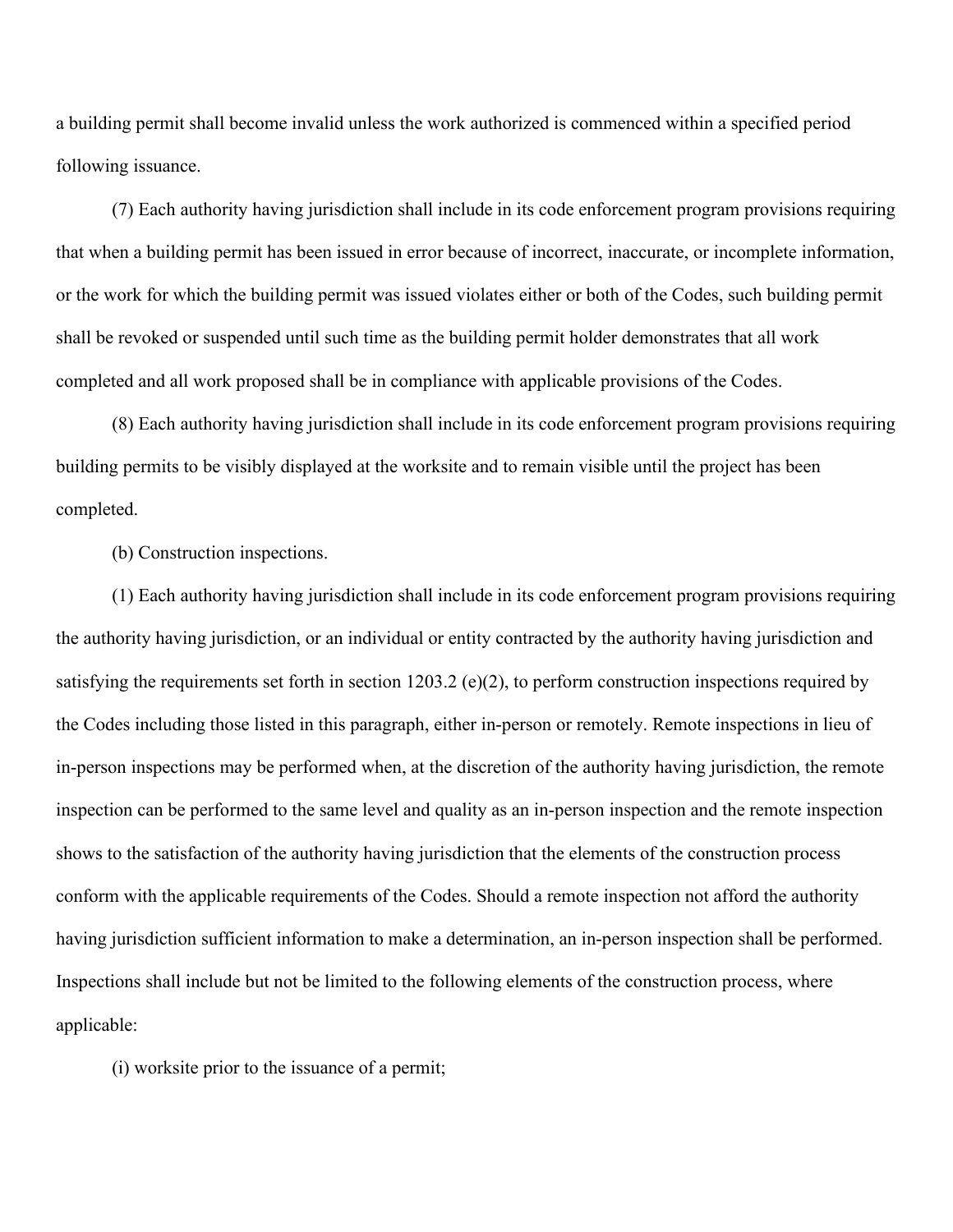(ii) footing and foundation;

(iii) preparation for concrete slab;

(iv) framing;

(v) structural, electrical, plumbing, mechanical, fire-protection, and other similar service systems of the building;

(vi) fire resistant construction;

(vii) fire resistant penetrations;

(viii) solid fuel-burning heating appliances, chimneys, flues, or gas vents;

(ix) inspections required to demonstrate Energy Code compliance, including but not limited to insulation, fenestration, air leakage, system controls, mechanical equipment size, and, where required, minimum fan efficiencies, programmable thermostats, energy recovery, whole-house ventilation, plumbing heat traps, high-performance lighting, and controls;

(x) installation, connection, and assembly of factory manufactured buildings and manufactured homes; and

(xi) a final inspection after all work authorized by the building permit has been completed.

(2) Each authority having jurisdiction shall include in its code enforcement program provisions requiring work for which a permit has been issued to remain accessible and exposed until inspected and accepted by the authority having jurisdiction and requiring building permit holders to notify the authority having jurisdiction when construction work is ready for inspection.

(3) Each authority having jurisdiction shall include in its code enforcement program provisions requiring that after each inspection, the authority having jurisdiction shall note the work or a portion thereof to be satisfactory as completed, or the building permit holder shall be notified as to the manner in which the work fails to comply with either or both of the Codes, including a citation to the specific code provision or provisions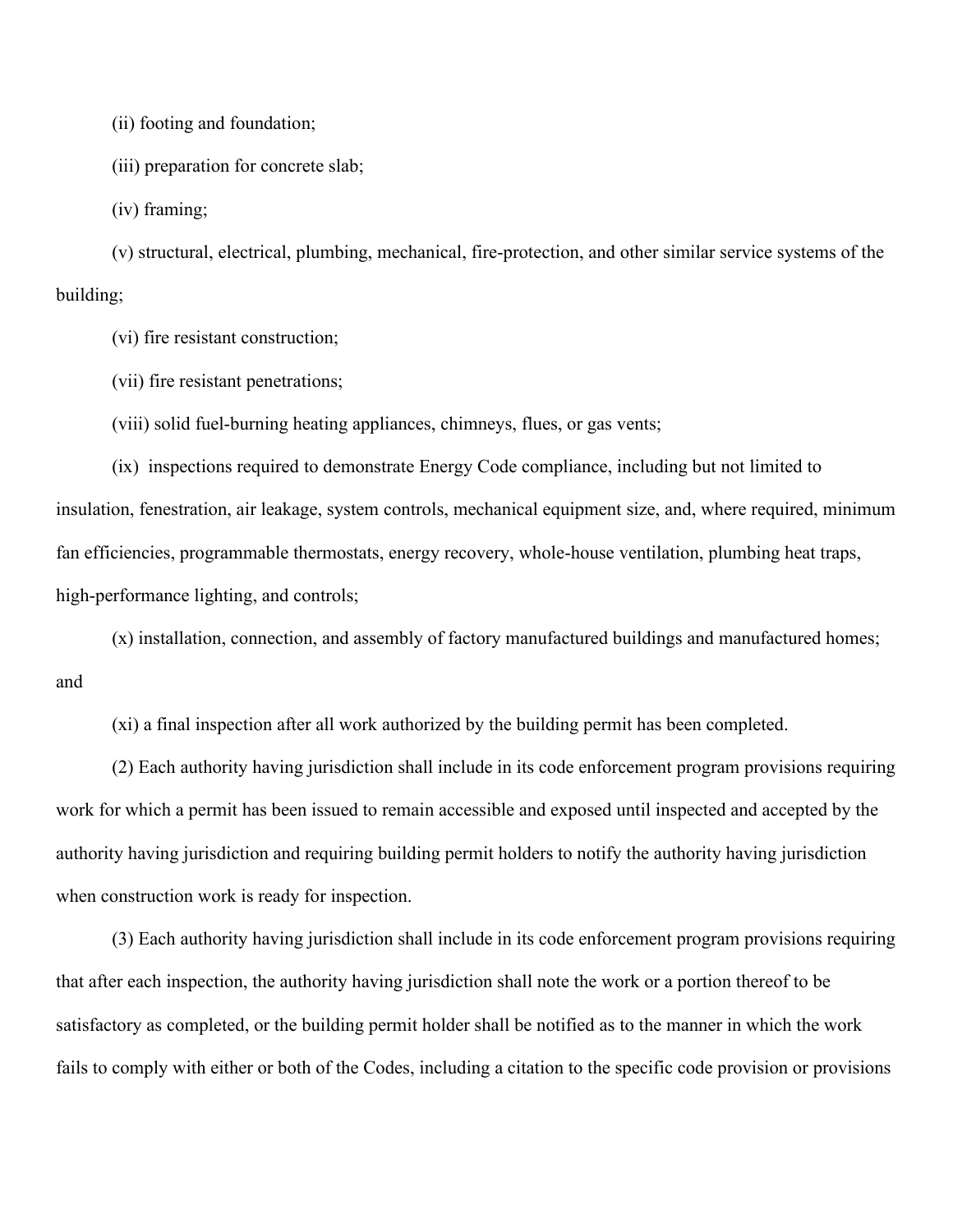that have not been met. The code enforcement program shall also include provisions requiring work not in compliance with applicable provisions of either or both of the Codes to remain exposed until it has been brought into compliance with the Codes, re-inspected, and found satisfactory as completed.

(c) Stop work orders.

Each authority having jurisdiction shall include in its code enforcement program provisions for the authority having jurisdiction to issue stop work orders to halt work that is determined to be contrary to provisions of either or both of the Codes, is being conducted in a dangerous or unsafe manner, is being performed without obtaining a required building permit, or when a building permit has been issued in error. A stop work order shall state the reason for its issuance and the conditions which must be satisfied before work will be allowed to resume.

(d) Certificates of occupancy, certificates of compliance, and temporary certificates of occupancy.

(1) Each authority having jurisdiction shall include in its code enforcement program provisions for the authority having jurisdiction to issue a certificate of occupancy or a certificate of compliance for any work which is the subject of a building permit and required to comply with either or both of the codes and for all structures, buildings, or portions thereof, which are converted from one use or occupancy classification or subclassification to another. The code enforcement program shall provide that, except as provided in section 1203.3 (d)(4), permission to use or occupy a building or structure, or portion thereof, for which a building permit was previously issued, or which has been converted from one use or occupancy classification or subclassification to another, shall be granted only by issuance of a certificate of occupancy or a certificate of compliance.

(2) Each authority having jurisdiction shall include in its code enforcement program a provision that precludes the authority having jurisdiction from issuing a certificate of occupancy or a certificate of compliance until the authority having jurisdiction shall have: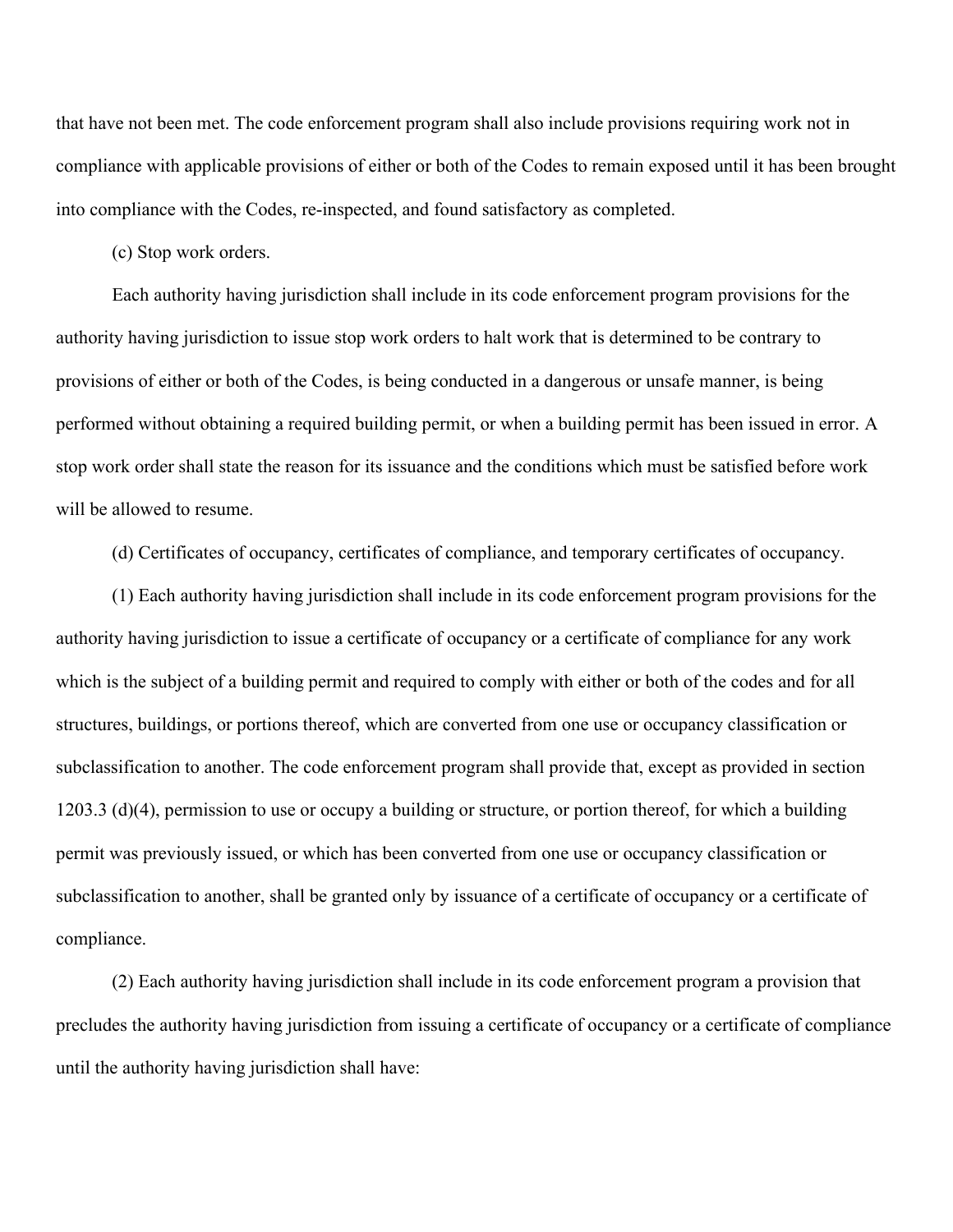(i) inspected the building, structure, or work and determined that the building, structure, or work is in compliance with all applicable provisions of the Codes;

(ii) where applicable, received and reviewed each written statement of structural observations and/or a final report of special inspections required by any applicable provisions of the Uniform Code and determined that the information in such written statement or report adequately demonstrates compliance with the applicable provision of the Uniform Code;

(iii) where applicable, received and reviewed flood hazard certifications required by any applicable provisions of the Uniform Code and determined that the information in such certifications adequately demonstrates compliance with the applicable provision of the Uniform Code;

(iv) where applicable, received and reviewed each written statement of the results of tests performed to show compliance with the Energy Code and determined that the information in such statements adequately demonstrates compliance with the applicable provision of the Energy Code; and

(v) where applicable, verified the affixation of the appropriate seals, insignias, and manufacturers' data plates as required for factory manufactured buildings and/or manufactured homes.

(3) Each authority having jurisdiction shall include in its code enforcement program provisions requiring a certificate of occupancy or certificate of compliance to contain the following information:

- (i) the building permit number, if any;
- (ii) the date of issuance of the building permit, if any;
- (iii) the name, address, and tax map number of the property;

(iv) if the certificate of occupancy or certificate of compliance is not applicable to an entire structure, a description of that portion of the structure for which the certificate of occupancy or certificate of compliance is issued;

(v) the use and occupancy classification of the structure;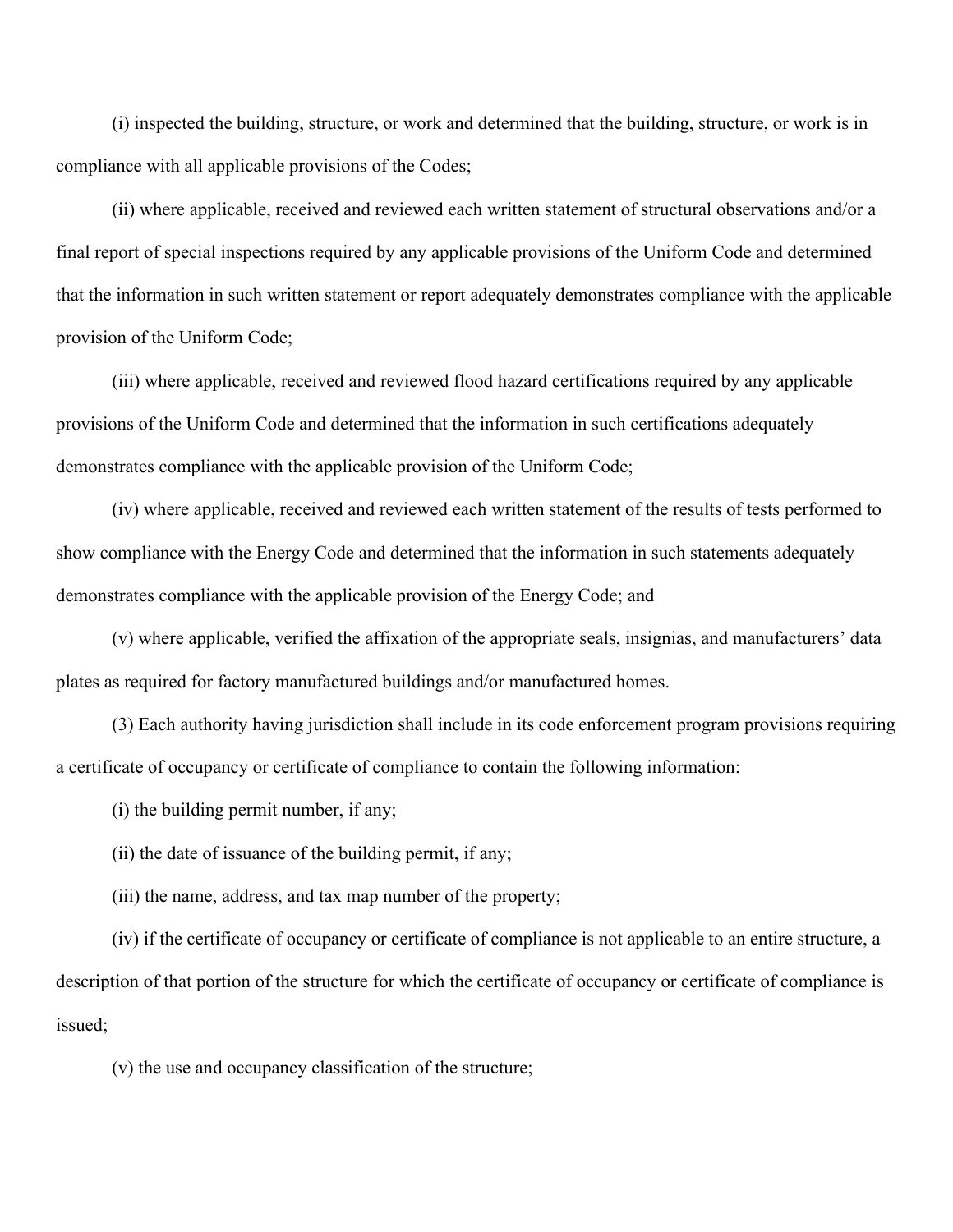(vi) the type of construction of the structure;

(vii) the occupant load of the assembly areas in the structure, if any;

(viii) any special conditions imposed in connection with the issuance of the building permit;

(ix) the signature of the official issuing the certificate of occupancy or certificate of compliance; and

(x) the date of issuance of the certificate of occupancy or certificate of compliance.

(4) Each authority having jurisdiction shall include in its code enforcement program provisions allowing the authority having jurisdiction to issue a temporary certificate of occupancy prior to the completion of the work that is the subject of a building permit. The code enforcement program shall provide that:

(i) A temporary certificate of occupancy shall be limited to a specified period of time during which the building permit holder shall undertake to bring the structure into full compliance with applicable provisions of the Codes.

(ii) The temporary certificate of occupancy shall specify the portion or portions of the building or structure that may be occupied pursuant to the temporary certificate of occupancy, and any special terms or conditions of such occupancy that the authority having jurisdiction may deem to be appropriate to ensure the health and safety of the persons occupying and using the building or structure and/or performing further construction work in the building or structure.

(iii) The temporary certificate of occupancy shall also include the information mentioned in section 1203.3 (d)(3).

(iv) An authority having jurisdiction shall not issue a temporary certificate of occupancy until it determines that the following conditions are met:

(*a*) the structure or portions thereof may be occupied safely;

(*b*) any required fire and life safety components, such as fire protection equipment and fire, smoke, carbon monoxide, and heat detectors and alarms are installed and operational; and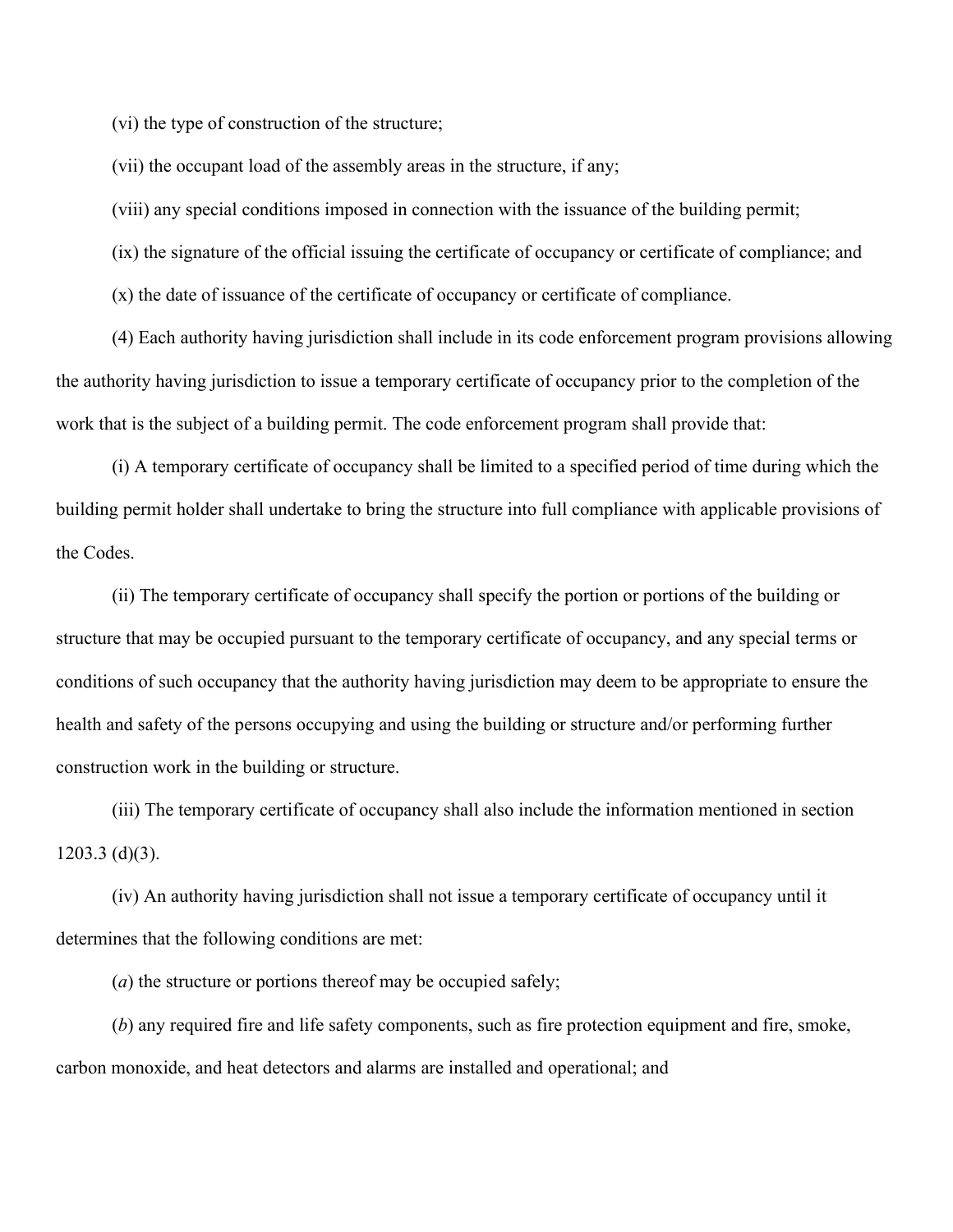(*c*) all required means of egress from the structure have been provided.

(5) Each authority having jurisdiction shall include in its code enforcement program provisions requiring a certificate of occupancy, certificate of compliance, or temporary certificate of occupancy issued in error or on the basis of incorrect information to be suspended or revoked by the authority having jurisdiction if the relevant deficiencies are not corrected within a specified period of time.

(e) Notification regarding fire or explosion.

Each authority having jurisdiction shall include in its code enforcement program procedures t for the chief of any fire department providing firefighting services for a property to notify the authority having jurisdiction of any fire or explosion involving any structural damage, fuel-burning appliance, chimney or gas vent.

(f) Unsafe structures and equipment and conditions of imminent danger.

Each authority having jurisdiction shall include in its code enforcement program procedures for the authority having jurisdiction to identify and address unsafe structures and equipment and conditions of imminent danger consistent with the requirements of the Uniform Code.

(g) Operating permits.

(1) Each authority having jurisdiction shall include in its code enforcement program provisions requiring operating permits for conducting any process or activity or for operating any type of building, structure, or facility listed in this paragraph as follows:

(i) manufacturing, storing, or handling hazardous materials in quantities exceeding those listed in the applicable Maximum Allowable Quantity tables found in Chapter 50 of the FCNYS;

(ii) buildings, structures, facilities, processes, and/or activities that are within the scope and/or permit requirements of the chapter or section title of the FCNYS listed and described in section 1203.3 (g)(1)(ii) as follows: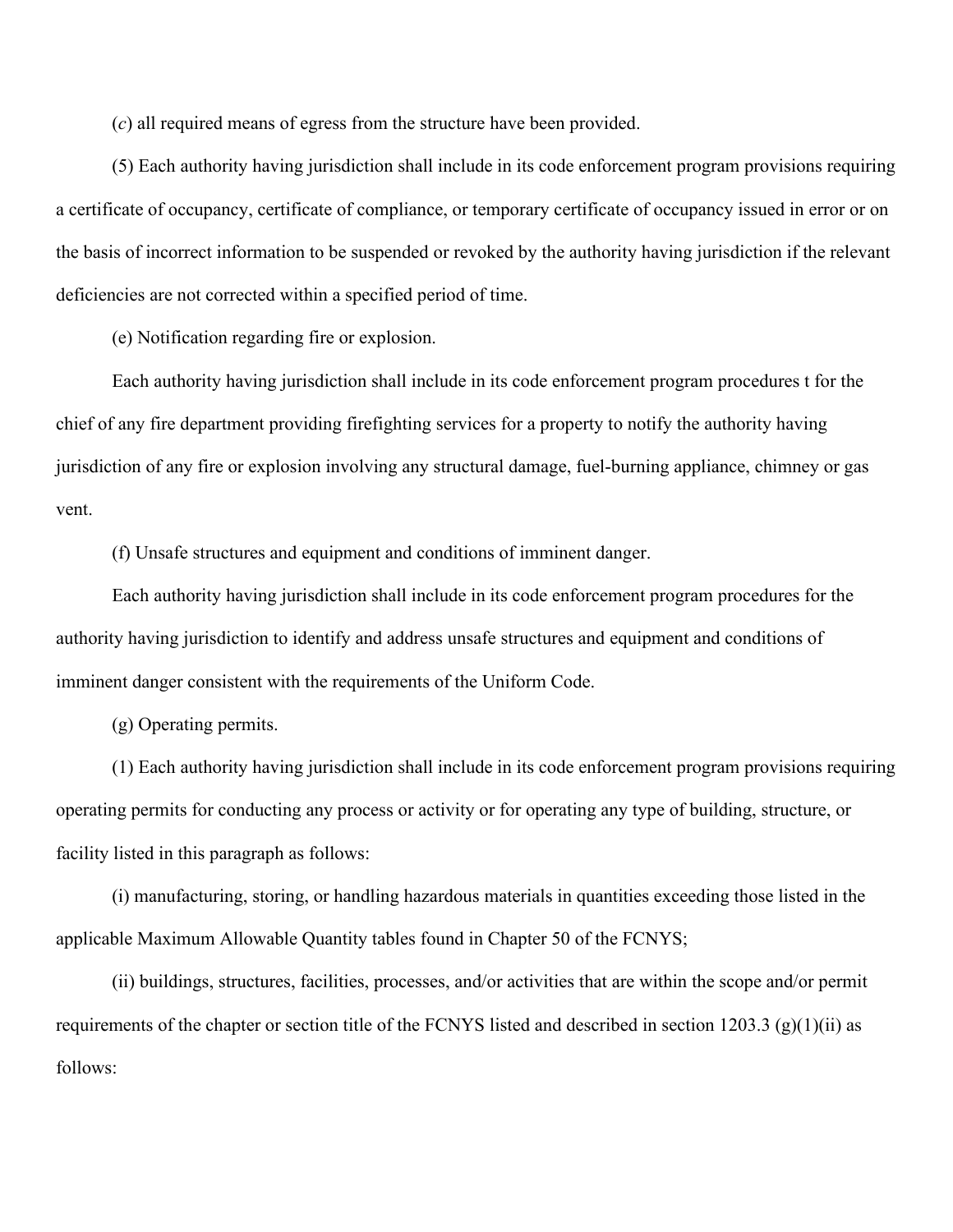(*a*) Chapter 22, "Combustible Dust-Producing Operations." Facilities where the operation produces combustible dust;

(*b*) Chapter 24, "Flammable Finishes." Operations utilizing flammable or combustible liquids, or the application of combustible powders regulated by Chapter 24 of the FCNYS;

(*c*) Chapter 25, "Fruit and Crop Ripening." Operating a fruit- or crop-ripening facility or conducting a fruit-ripening process using ethylene gas;

(*d*) Chapter 26, "Fumigation and Insecticidal Fogging." Conducting fumigation or insecticidal fogging operations in buildings, structures, and spaces, except for fumigation or insecticidal fogging performed by the occupant of a detached one-family dwelling;

(*e*) Chapter 31, "Tents, Temporary Special Event Structures, and Other Membrane Structures." Operating an air-supported temporary membrane structure, a temporary special event structure, or a tent where approval is required pursuant to Chapter 31 of the FCNYS;

(*f*) Chapter 32, "High-Piled Combustible Storage." High-piled combustible storage facilities with more than 500 square feet (including aisles) of high-piled storage;

(*g*) Chapter 34, "Tire Rebuilding and Tire Storage." Operating a facility that stores in excess of 2,500 cubic feet of scrap tires or tire byproducts or operating a tire rebuilding plant;

(*h*) Chapter 35, "Welding and Other Hot Work." Performing public exhibitions and demonstrations where hot work is conducted, use of hot work, welding, or cutting equipment, inside or on a structure, except an operating permit is not required where work is conducted under the authorization of a building permit or where performed by the occupant of a detached one- or two-family dwelling;

(*i*) Chapter 40, "Sugarhouse Alternative Activity Provisions." Conducting an alternative activity at a sugarhouse;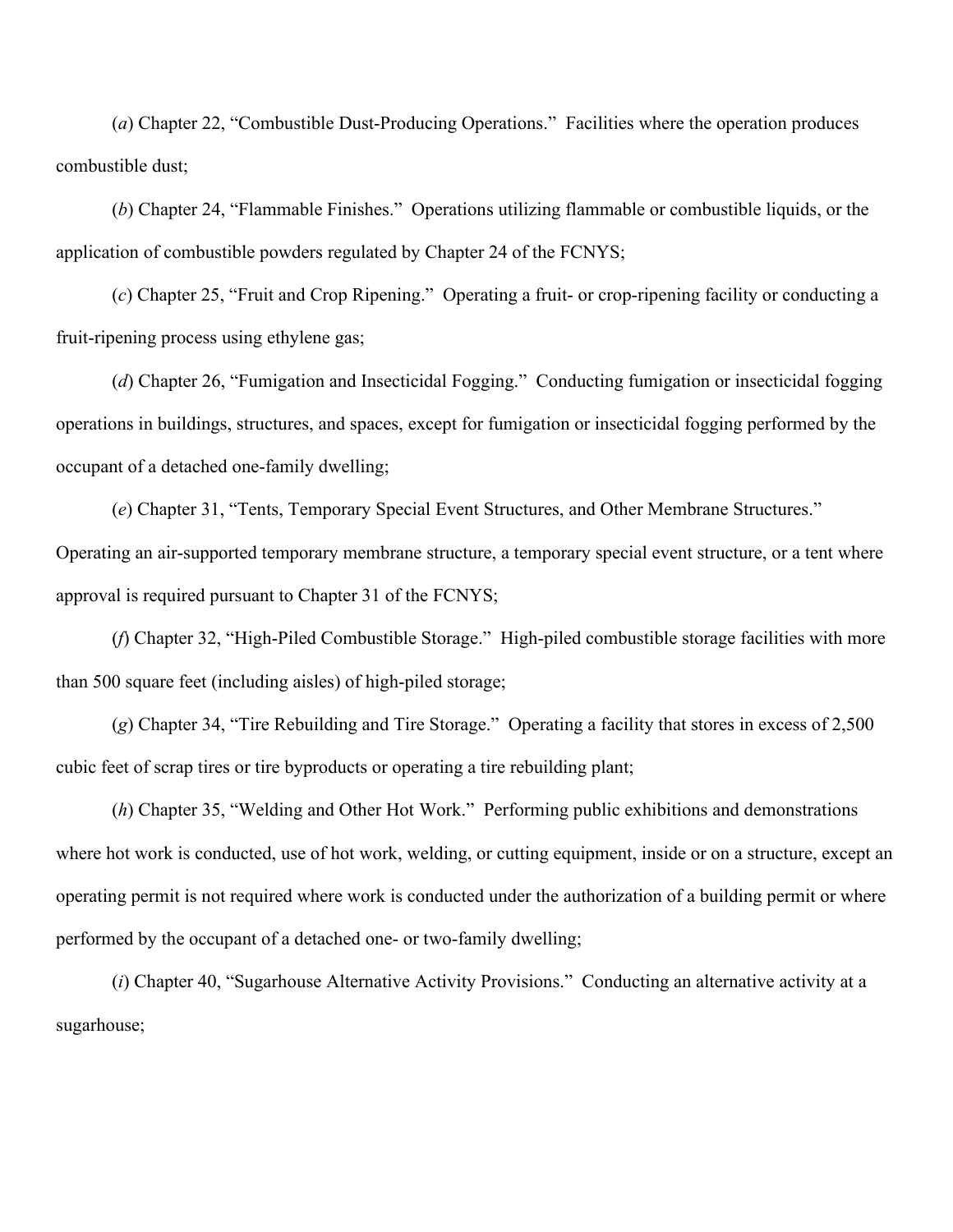(*j*) Chapter 56, "Explosives and Fireworks." Possessing, manufacturing, storing, handling, selling, or using, explosives, fireworks, or other pyrotechnic special effects materials except the outdoor use of sparkling devices as defined by Penal Law section 270;

(*k*) Section 307, "Open Burning, Recreational Fires and Portable Outdoor Fireplaces." Conducting open burning, not including recreational fires and portable outdoor fireplaces;

(*l*) Section 308, "Open Flames." Removing paint with a torch, or using open flames, fire, and burning in connection with assembly areas or educational occupancies; and

(*m*) Section 319, "Mobile Food Preparation Vehicles." Operating a mobile food preparation vehicle.

(iii) energy storage systems, where the system exceeds the values shown in Table 1206.1 of the FCNYS or exceeds the permitted aggregate ratings in section R327.5 of the RCNYS.

(iv) buildings containing one or more assembly areas;

(v) outdoor events where the planned attendance exceeds 1,000 persons;

(vi) facilities that store, handle or use hazardous production materials;

(vii) parking garages as defined in section 1203.3 (j);

(viii) buildings whose use or occupancy classification may pose a substantial potential hazard to public safety, as determined by the authority having jurisdiction; and

(ix) other processes or activities or for operating any type of building, structure, or facility at the discretion of the authority having jurisdiction.

(2) Where specifically identified in their code enforcement program, an authority having jurisdiction may exempt from the requirement for an operating permit the processes or activities, or the buildings, structures, or facilities listed in section 1203.3 (g)(1), provided that the use is expressly authorized by a certificate of occupancy or certificate of compliance, fire safety and property maintenance inspections are performed in accordance with section 1203.3 (h), and condition assessments are performed in compliance with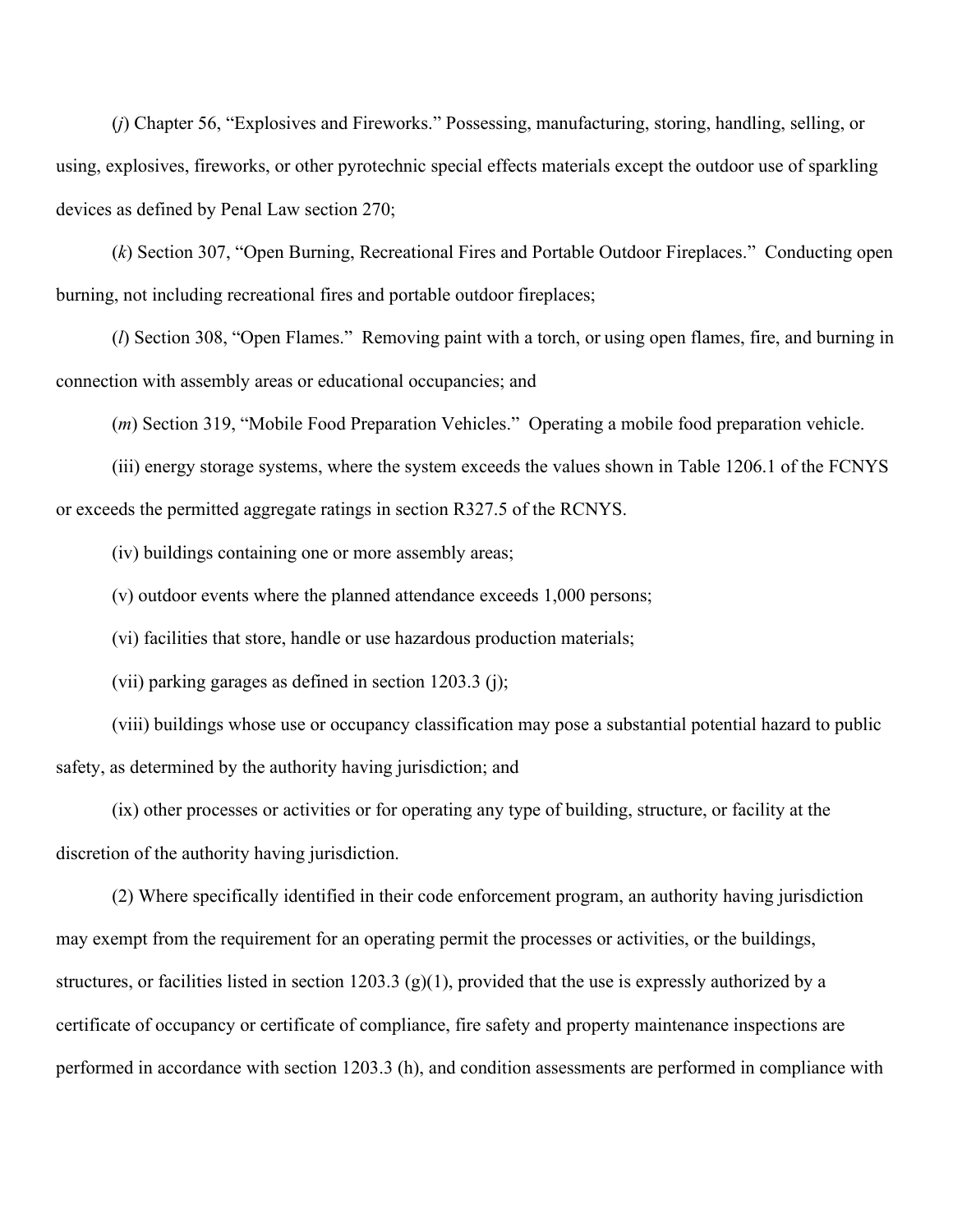section 1203.3 (j), as applicable. Neither this paragraph nor the provisions of the code enforcement program of the authority having jurisdiction that implement this paragraph shall limit or impair the right of the authority having jurisdiction to take any other enforcement action, including but not limited to those specified in section 1203.5 of this Part, as may be necessary or appropriate in response to any citation of non-compliance found during a fire safety and property maintenance inspection.

(3) Each authority having jurisdiction shall include in its code enforcement program provisions requiring parties who propose to undertake the types of activities or operate the types of buildings listed in section 1203.3  $(g)(1)$ , and not otherwise exempted by section 1203.3  $(g)(2)$ , to obtain an operating permit prior to commencing such activity or operation. The code enforcement program shall also include provisions requiring an application for an operating permit to contain sufficient information to enable a determination that quantities, materials, and activities conform to the requirements of the Uniform Code. Tests or reports necessary to verify conformance shall be required.

(4) Each authority having jurisdiction shall include in its code enforcement program provisions requiring the authority having jurisdiction, or an individual or entity contracted by the authority having jurisdiction and satisfying the requirements set forth in section 1203.2 (e)(2), to perform an inspection of the premises prior to the issuance or renewal of an operating permit. Such inspections shall be performed either in-person or remotely. Remote inspections in lieu of in-person inspections may be performed when, at the discretion of the authority having jurisdiction, the remote inspection can be performed to the same level and quality as an inperson inspection and the remote inspection shows to the satisfaction of the authority having jurisdiction that the premises conform with the applicable requirements of the Uniform Code and the code enforcement program. Should a remote inspection not afford the authority having jurisdiction sufficient information to make a determination, an in-person inspection shall be performed. After inspection, the premises shall be noted as satisfactory and the operating permit shall be issued, or the operating permit holder shall be notified as to the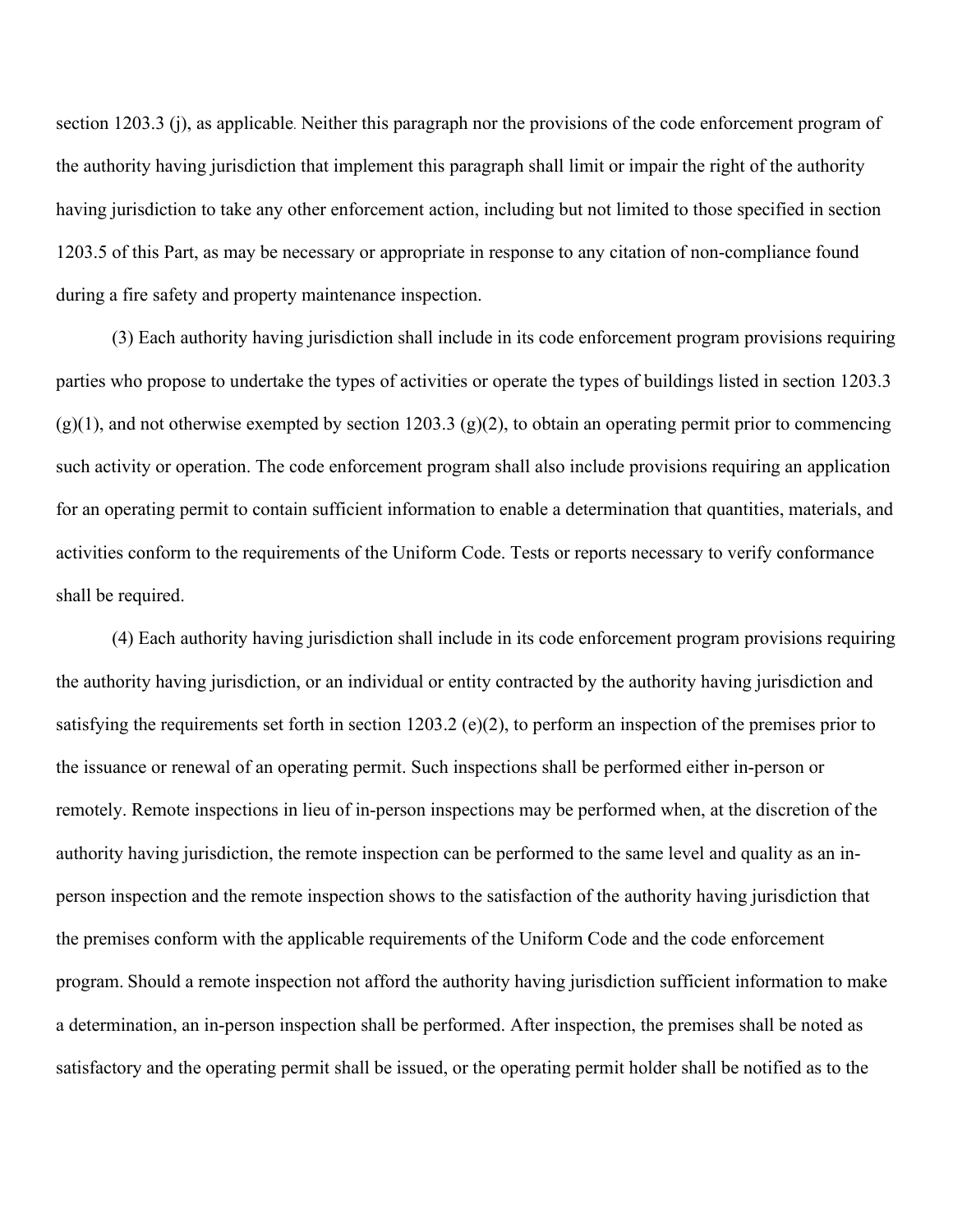manner in which the premises fails to comply with either or both of the Uniform Code and the code enforcement program, including a citation to the specific provision or provisions that have not been met.

(5) Where specifically identified in their code enforcement program, an authority having jurisdiction may allow a single operating permit to apply to more than one hazardous activity.

(6) Each authority having jurisdiction shall include in its code enforcement program provisions for operating permits to remain in effect until reissued, renewed, or revoked and shall be issued for a specified period of time consistent with local conditions, but in no event to exceed:

(i) 180 days for tents, special event structures, and other membrane structures;

(ii) 60 days for alternative activities at a sugarhouse;

(iii) three years for the activities, structures, and operations determined per section 1203.3 (g)(1)(ix), and

(iv) one year for all other activities, structures, and operations identified in section 1203.3 (g)(1).

(7) Each authority having jurisdiction shall include in its code enforcement program provisions requiring the authority having jurisdiction, or an individual or entity contracted by the authority having jurisdiction and satisfying the requirements set forth in section 1203.2 (e)(1) or 1203.2 (e)(2), to revoke or suspend an operating permit where a process or activity, or the operation of any type of building, structure, or facility does not comply with applicable provisions of the Uniform Code.

(h) Fire safety and property maintenance inspections.

(1) Each authority having jurisdiction shall include in its code enforcement program provisions requiring the authority having jurisdiction, or an individual or entity contracted by the authority having jurisdiction and satisfying the requirements set forth in section 1203.2 (e)(1) or 1203.2 (e)(2), to perform fire safety and property maintenance inspections either in-person or remotely. Remote inspections in lieu of in-person inspections may be performed when, at the discretion of the authority having jurisdiction, the remote inspection can be performed to the same level and quality as an in-person inspection and the remote inspection shows to the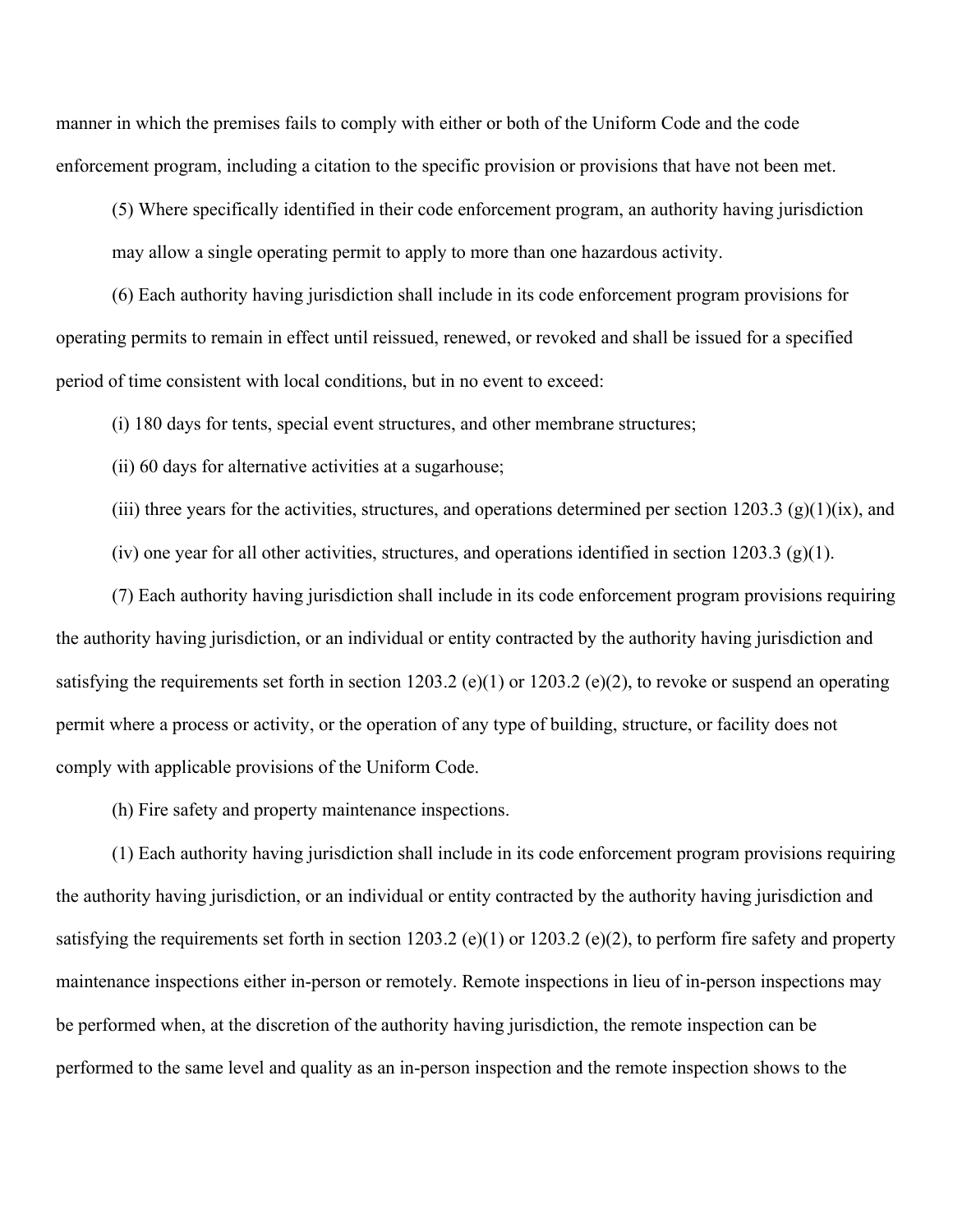satisfaction of the authority having jurisdiction that the premises conform with the applicable requirements of the Codes. Should a remote inspection not afford the authority having jurisdiction sufficient information to make a determination, an in-person inspection shall be performed. Fire safety and property maintenance inspections shall be performed at intervals consistent with local conditions, but in no event shall such intervals exceed:

(i) one year for buildings which contain an assembly area;

(ii) one year for public and private schools and colleges, including any buildings of such schools or colleges containing classrooms, dormitories, fraternities, sororities, laboratories, physical education, dining or recreational facilities; and

(iii) three years for multiple dwellings and all nonresidential occupancies.

(2) Each authority having jurisdiction shall include in its code enforcement program provisions requiring that after each inspection, the authority having jurisdiction shall note the premises as satisfactory, or the owner and operator shall be notified as to the manner in which the premises fails to comply with the Uniform Code, including a citation to the specific Uniform Code provision or provisions that have not been met.

(3) Nothing in this subdivision shall require or be construed to require regular, periodic inspections of (A) owner-occupied one and two-family dwellings, or (B) agricultural buildings used directly and solely for agricultural purposes, provided, however, that this shall not be a limitation on inspections conducted at the invitation of the owner or occupant, or where conditions on the premises threaten or present a hazard to public health, safety, or welfare.

(4) In the case of a building referred to in section  $1203.3$  (h)(1)(ii), an authority having jurisdiction may accept an inspection performed by the Office of Fire Prevention and Control or other authorized entity pursuant to sections 807-a and 807-b of the Education Law and/or section 156-e of the Executive Law, in lieu of an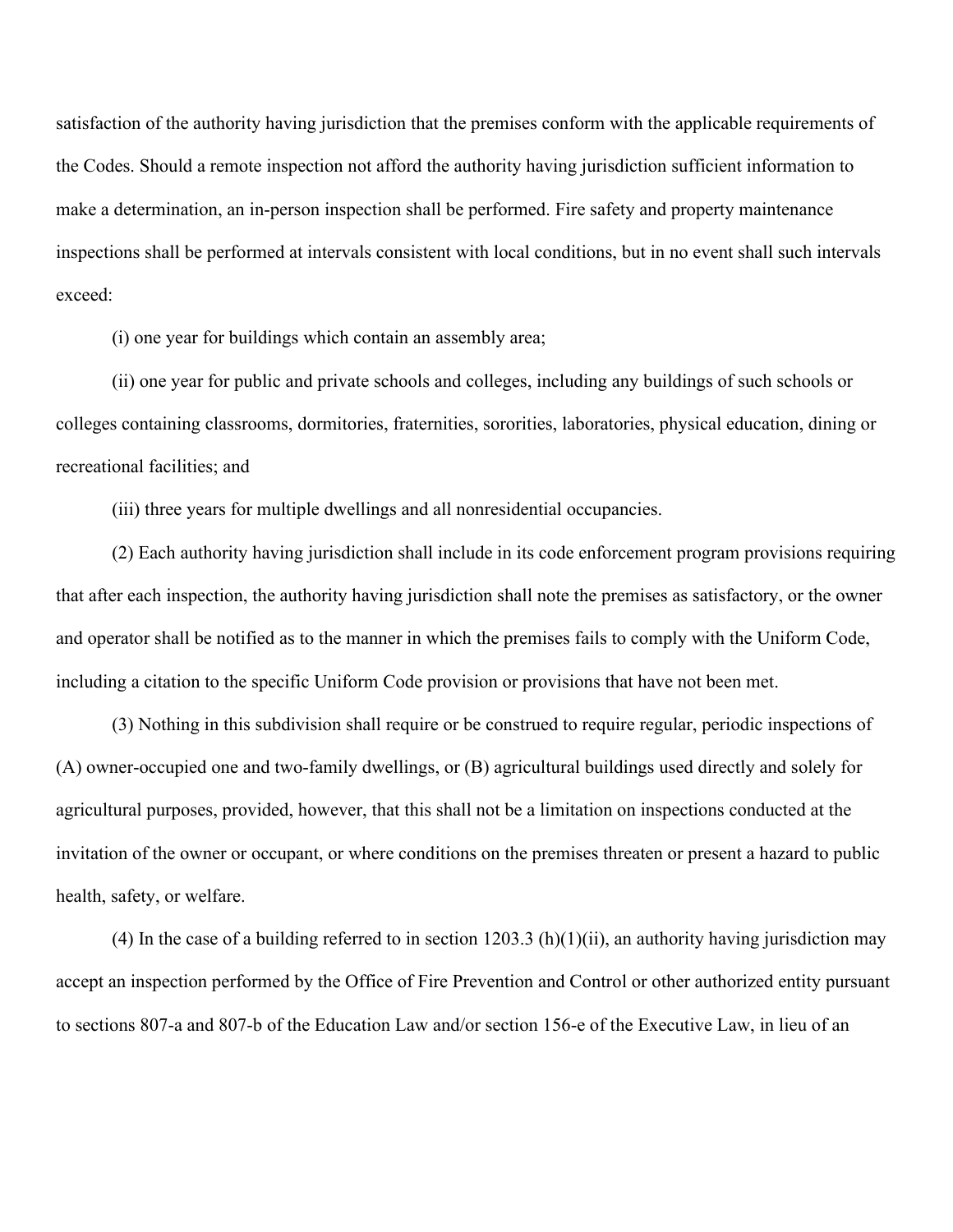inspection performed by the authority having jurisdiction or an individual or entity contracted by the authority having jurisdiction, provided that

(i) the authority having jurisdiction satisfies itself that the individual performing such inspection satisfies the requirements set forth in section 1203.2 (e)(1) or 1203.2 (e)(2);

(ii) the authority having jurisdiction satisfies itself that such inspection covers all elements required to be covered by a fire safety and property maintenance inspection;

(iii) such inspections are performed no less frequently than once a year;

(iv) a true and complete copy of the report of each such inspection is provided to the authority having jurisdiction; and

(v) upon receipt of each such report, the authority having jurisdiction takes the appropriate action prescribed by paragraph (2) of this subdivision or verifies the authorized entity performing the inspection has taken the appropriate action consistent with paragraph (2) of this subdivision.

(i) Procedure for complaints. Procedures shall be established for addressing bona fide complaints which assert that buildings, structures, conditions, or activities fail to comply with either or both of the Codes or with local laws, ordinances, or regulations adopted for administration and enforcement of the either or both of the Codes. The process for responding to such complaints shall include, when appropriate, provisions for inspection of the buildings, structures, conditions, and/or activities alleged to be in violation.

(j) Condition assessments of parking garages.

(1) General. Each authority having jurisdiction shall include in its code enforcement program provisions requiring condition assessments of parking garages. Such provisions shall include, at a minimum, the requirements and features described in this subdivision.

(2) Definitions. For the purposes of section 1203.3 (j), the following terms shall be deemed to have the meanings shown in this paragraph: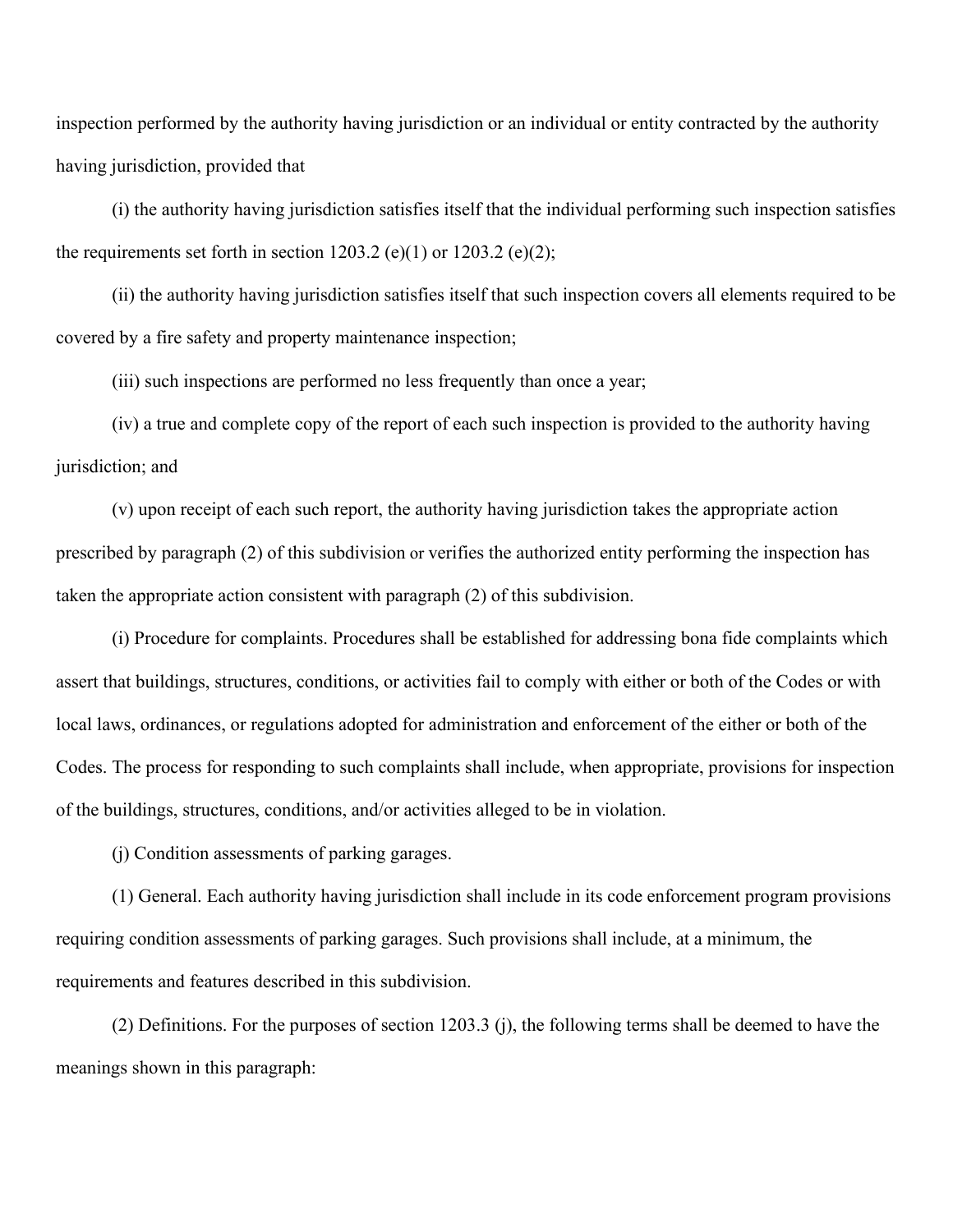(i) Condition assessment. An on-site inspection and evaluation of a parking garage for evidence of deterioration of any structural element or building component of such parking garage, evidence of the existence of any unsafe condition in such parking garage, and evidence indicating that such parking garage is an unsafe structure.

(ii) Deterioration. The weakening, disintegration, corrosion, rust, or decay of any structural element or building component or any other loss of effectiveness of a structural element or building component.

(iii) Parking garage. Any building or structure, or part thereof, in which any structural level, or part thereof is used for parking or storage of motor vehicles, excluding:

(*a*) buildings in which the only level used for parking or storage of motor vehicles is entirely supported on soil or engineered fill, and not supported on structural framing;

(*b*) an attached or accessory structure providing parking exclusively for a detached one- or two-family dwelling; and

(*c*) a townhouse unit with attached parking exclusively for such unit.

(iv) Professional engineer. An individual who is licensed or otherwise authorized under article 145 of the Education Law to practice the profession of engineering in the State of New York and who has at least three years of experience performing structural evaluations.

(v) Responsible professional engineer. The professional engineer who performs a condition assessment, or under whose supervision a condition assessment is performed, and who seals and signs the condition assessment report.

(vi) Unsafe condition. The conditions identified as unsafe in sections 304.1.1, 305.1.1, and 306.1.1 of the PMCNYS.

(vii) Unsafe structure. A structure that is so damaged, decayed, dilapidated, or structurally unsafe, or is of such faulty construction or unstable foundation, that partial or complete collapse is possible.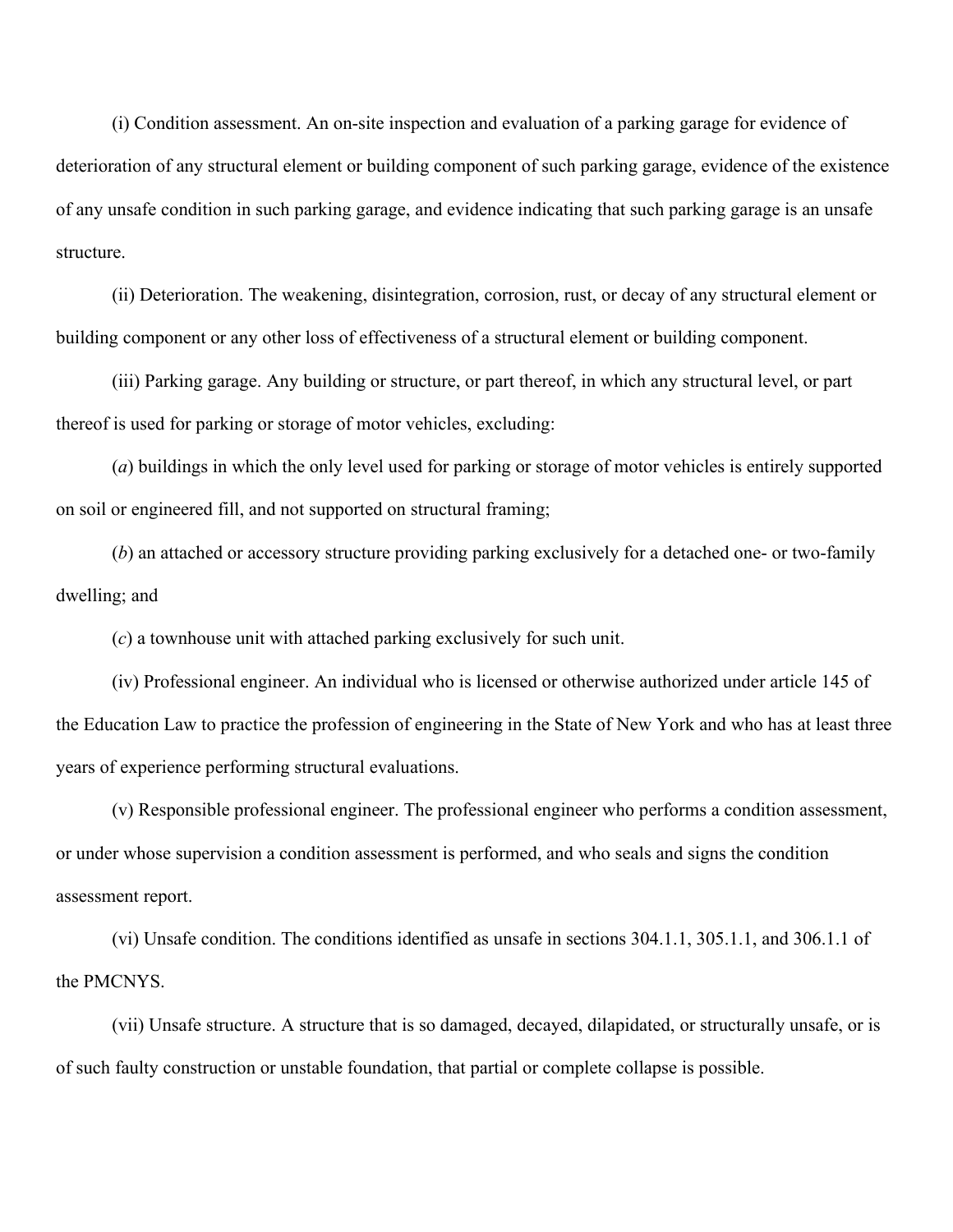(3) Condition assessments – general requirements. The owner or operator of each parking garage shall cause such parking garage to undergo an initial condition assessment as described in section 1203.3 (j)(4), periodic condition assessments as described in section 1203.3 (j)(5), and such additional condition assessments as may be required under section 1203.3 (j)(6). Each condition assessment shall be conducted by or under the direct supervision of a responsible professional engineer. A written report of each condition assessment shall be prepared and provided to the authority having jurisdiction, in accordance with the requirements of section 1203.3 (j)(7). Before performing a condition assessment (other than the initial condition assessment) of a parking garage, the responsible professional engineer for such condition assessment shall review all available previous condition assessment reports for such parking garage.

(4) Initial condition assessment. Each parking garage shall undergo an initial condition assessment as follows:

(i) Parking garages constructed on or after August 29, 2018, shall undergo an initial condition assessment following construction and prior to a certificate of occupancy or certificate of compliance being issued for the structure.

(ii) Parking garages constructed prior to August 29, 2018, shall undergo an initial condition assessment as follows:

(*a*) if originally constructed prior to January 1, 1984, then prior to October 1, 2019;

(*b*) if originally constructed between January 1, 1984 and December 31, 2002, then prior to October 1, 2020; and

(*c*) if originally constructed between January 1, 2003 and August 28, 2018, then prior to October 1, 2021.

(5) Periodic condition assessments. Following the initial condition assessment of a parking garage, such parking garage shall undergo periodic condition assessments at intervals not to exceed the lesser of: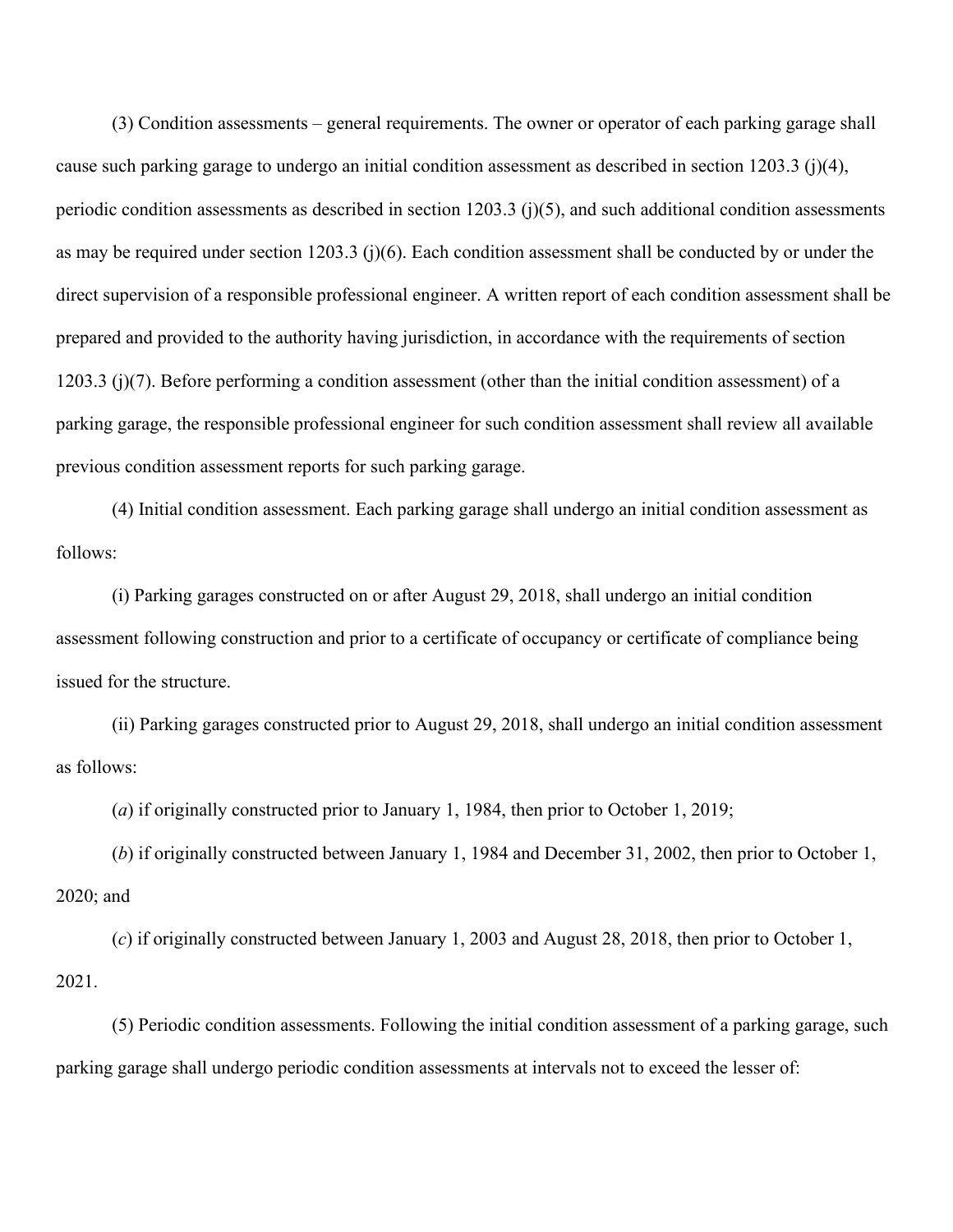(i) three years; or

(ii) at such shorter period as may be fixed by the authority having jurisdiction in its code enforcement program.

(6) Additional condition assessments.

(i) If the latest condition assessment report for a parking garage includes a recommendation by the responsible professional engineer that an additional condition assessment of such parking garage, or any portion of such parking garage, be performed before the date by which the next periodic condition assessment would be required under section 1203.3 (j)(5), the authority having jurisdiction shall require the owner or operator of such parking garage to cause such parking garage (or, if applicable, the portion of such parking garage identified by the responsible professional engineer) to undergo an additional condition assessment no later than the date recommended in such condition assessment report.

(ii) If the authority having jurisdiction becomes aware of any new or increased deterioration which, in the judgment of the authority having jurisdiction, indicates that an additional condition assessment of the entire parking garage, or of the portion of the parking garage affected by such new or increased deterioration, should be performed before the date by which the next periodic condition assessment would be required under section 1203.3 (j)(5), the authority having jurisdiction shall require the owner or operator of such parking garage to cause such parking garage (or, if applicable, the portion of the parking garage affected by such new or increased deterioration) to undergo an additional condition assessment no later than the date determined by the authority having jurisdiction to be appropriate.

(7) Condition assessment reports. The responsible professional engineer shall prepare, or directly supervise the preparation of, a written report of each condition assessment, and shall submit such condition assessment report to the authority having jurisdiction within such time period as fixed by the authority having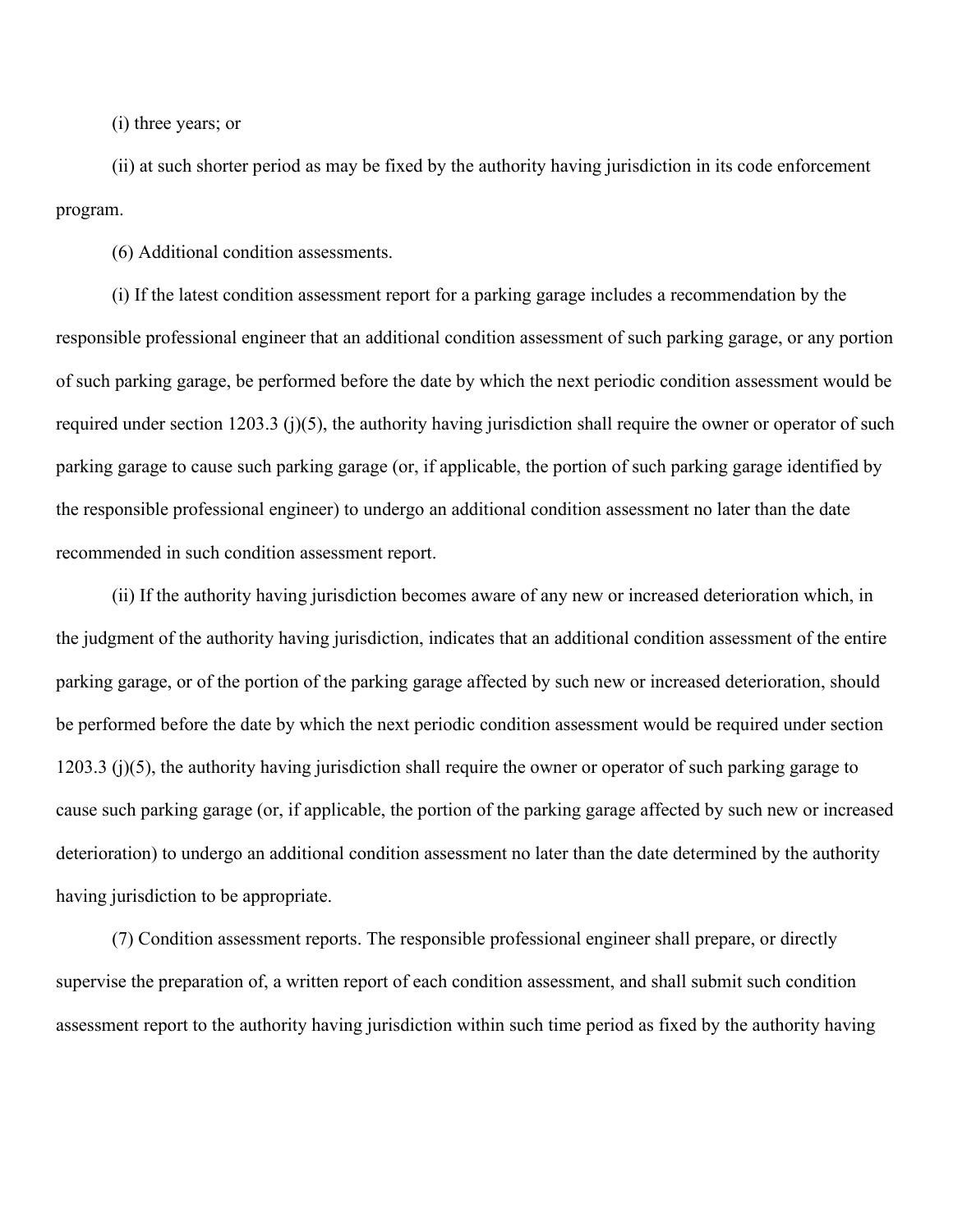jurisdiction. Such condition assessment report shall be sealed and signed by the responsible professional engineer, and shall include:

(i) an evaluation and description of the extent of deterioration and conditions that cause deterioration that could result in an unsafe condition or unsafe structure;

(ii) an evaluation and description of the extent of deterioration and conditions that cause deterioration that, in the opinion of the responsible professional engineer, should be remedied immediately to prevent an unsafe condition or unsafe structure;

(iii) an evaluation and description of the unsafe conditions;

(iv) an evaluation and description of the problems associated with the deterioration, conditions that cause deterioration, and unsafe conditions;

(v) an evaluation and description of the corrective options available, including the recommended timeframe for remedying the deterioration, conditions that cause deterioration, and unsafe conditions;

(vi) an evaluation and description of the risks associated with not addressing the deterioration, conditions that cause deterioration, and unsafe conditions;

(vii) the responsible professional engineer's recommendation regarding preventative maintenance;

(viii) except in the case of the report of the initial condition assessment, the responsible professional engineer's attestation that he or she reviewed all previously prepared condition assessment reports available for such parking garage, and considered the information in the previously prepared reports while performing the current condition assessment and while preparing the current report; and

(ix) the responsible professional engineer's recommendation regarding the time within which the next condition assessment of the parking garage or portion thereof should be performed. In making the recommendation regarding the time within which the next condition assessment of the parking garage or portion thereof should be performed, the responsible professional engineer shall consider the parking garage's age,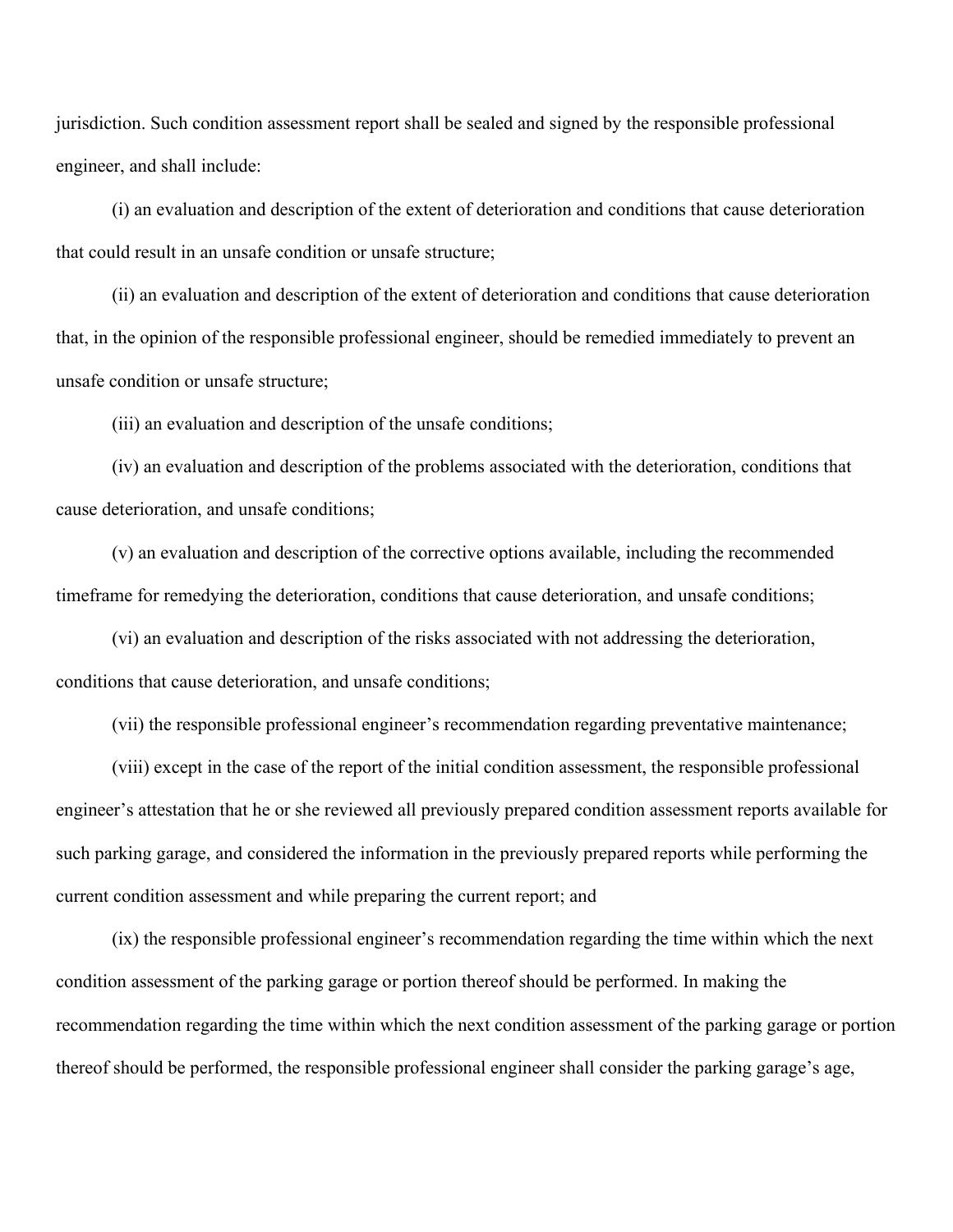maintenance history, structural condition, construction materials, frequency and intensity of use, location, exposure to the elements, and any other factors deemed relevant by the responsible professional engineer in his or her professional judgment.

(8) The authority having jurisdiction shall review each condition assessment report. The authority having jurisdiction shall take such enforcement action or actions in response to the information in such condition assessment report as may be necessary or appropriate to protect the public from the hazards that may result from the conditions described in such report. In particular, but not by way of limitation, the authority having jurisdiction shall, by order to remedy or such other means of enforcement as the authority having jurisdiction may deem appropriate, require the owner or operator of the parking garage to repair or otherwise remedy all deterioration, all conditions that cause deterioration, and all unsafe conditions identified in such condition assessment report pursuant to section 1203.3 (j)(7)(ii) and section 1203.3 (j)(7)(iii). All repairs and remedies shall comply with the applicable provisions of the Uniform Code. Neither this paragraph nor the provisions of the code enforcement program of the authority having jurisdiction that implement this paragraph shall limit or impair the right of the authority having jurisdiction to take any other enforcement action, including but not limited to placing a do not occupy order or suspension or revocation of a parking garage's operating permit, as may be necessary or appropriate in response to the information in a condition assessment report.

(9) The authority having jurisdiction shall retain all condition assessment reports for the life of the parking garage. Upon request by a professional engineer who has been engaged to perform a condition assessment of a parking garage, and who provides the authority having jurisdiction with a written statement attesting to the fact that he or she has been so engaged, the authority having jurisdiction shall make the previously prepared condition assessment reports for such parking garage (or copies of such reports) available to such professional engineer. The authority having jurisdiction shall be permitted to require the owner or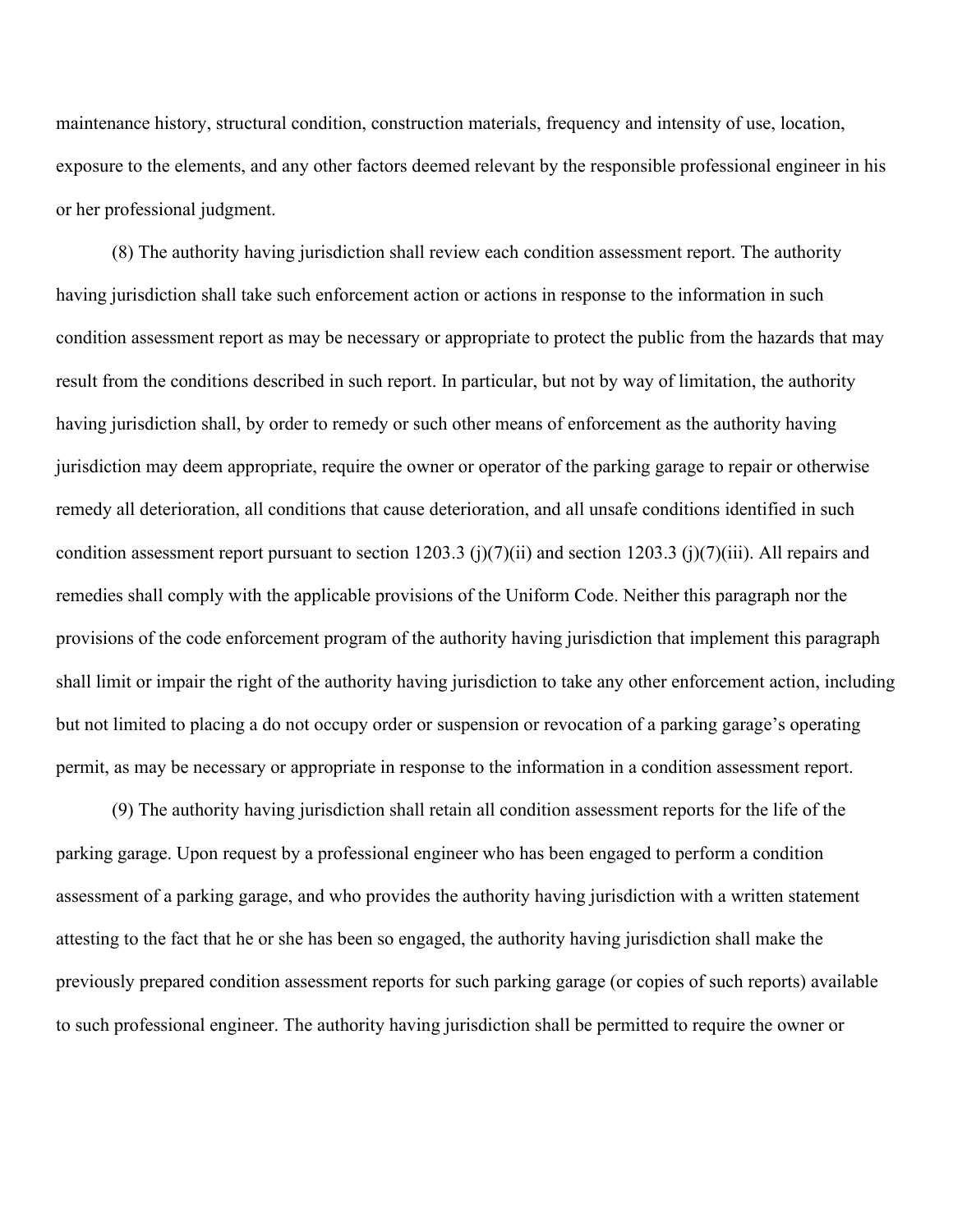operator of the subject parking garage to pay all costs and expenses associated with making such previously prepared condition assessment reports (or copies thereof) available to the professional engineer.

(10) Neither this subdivision nor the provisions of the code enforcement program of the authority having jurisdiction that implement this subdivision shall limit or impair the right or the obligation of the authority having jurisdiction:

(i) to perform such construction inspections as are required by the stricter of section 1203.3 (b) or the code enforcement program of the authority having jurisdiction;

(ii) to perform such periodic fire safety and property maintenance inspections as are required by the stricter of section 1203.3 (h) or the code enforcement program of the authority having jurisdiction; and/or

(iii) to take such enforcement action or actions as may be necessary or appropriate to respond to any condition that comes to the attention of the authority having jurisdiction by means of its own inspections or observations, by means of a complaint, or by any other means other than a condition assessment or a report of a condition assessment.

(11) The use of the term responsible professional engineer in this subdivision shall not be construed as limiting the professional responsibility or liability of any professional engineer, or of any other licensed professional, who participates in the preparation of a condition assessment without being the responsible professional engineer for such condition assessment.

(k) Climatic and Geographic Design Criteria. The city, town, and village responsible for administration and enforcement of the Uniform Code shall establish and make available climatic and geographic design criteria as required by the Uniform Code. This includes, but is not limited to:

(1) Establishing design criteria to include ground snow load; wind design loads; seismic category; potential damage from weathering, frost, and termite; winter design temperature; whether ice barrier underlayment is required; the air freezing index; and the mean annual temperature;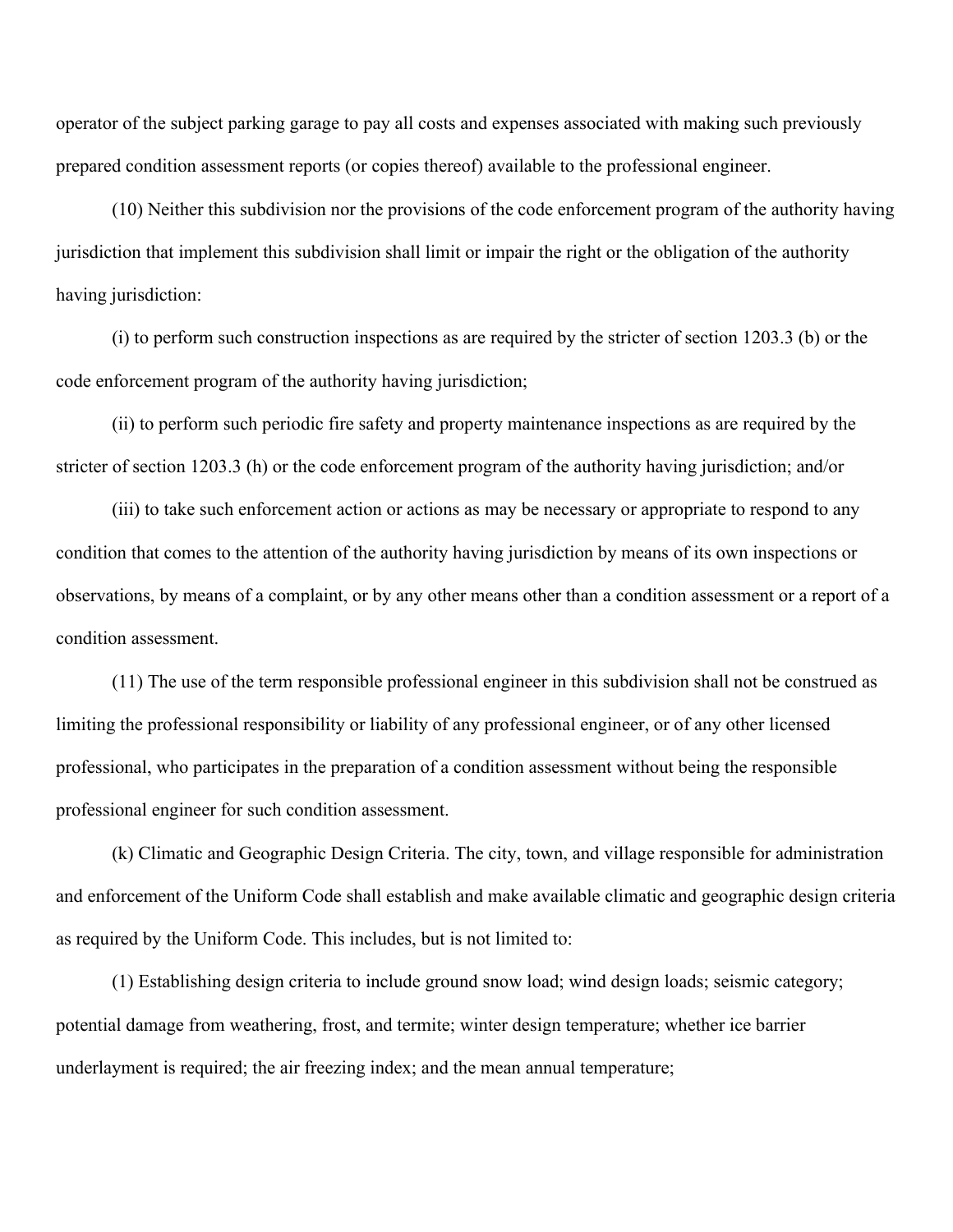(2) Establishing heating and cooling equipment design criteria for structures within the scope of the RCNYS. The design criteria shall include the data identified in the Design Criteria Table found in Chapter 3 of the RCNYS; and

(3) Establishing flood hazard areas, flood hazard maps, and supporting data. The flood hazard map shall include, at a minimum, special flood hazard areas as identified by the Federal Emergency Management Agency in the Flood Insurance Study for the community, as amended or revised with:

(i) the accompanying Flood Insurance Rate Map (FIRM);

(ii) Flood Boundary and Floodway Map (FBFM); and

(iii) related supporting data along with any revisions thereto.

(l) Recordkeeping. A system of records of the features and activities specified in section 1203.3 (a) through section 1203.3 (k) and of fees charged and collected, if any, shall be established and maintained.

# **Section 1203.4 Program review and reporting.**

(a) Every city, village, town, and county charged under subdivision 2 of section 381 of the Executive Law with administration and enforcement of the Uniform Code shall annually submit to the Secretary of State, on a form prescribed by the Secretary of state, a report of its activities relative to administration and enforcement of the Codes.

(b) Upon request of the Department of State, every authority having jurisdiction shall provide to the Department of State true and complete copies of the records and related materials such authority having jurisdiction is required to maintain; true and complete copies of such portion of such records and related materials as may be requested by the Department of State; and/or such excerpts, summaries, tabulations, statistics, and other information and accounts of its activities in connection with administration and enforcement of either or both of the Codes as may be requested by the Department of State. Failure to produce the requested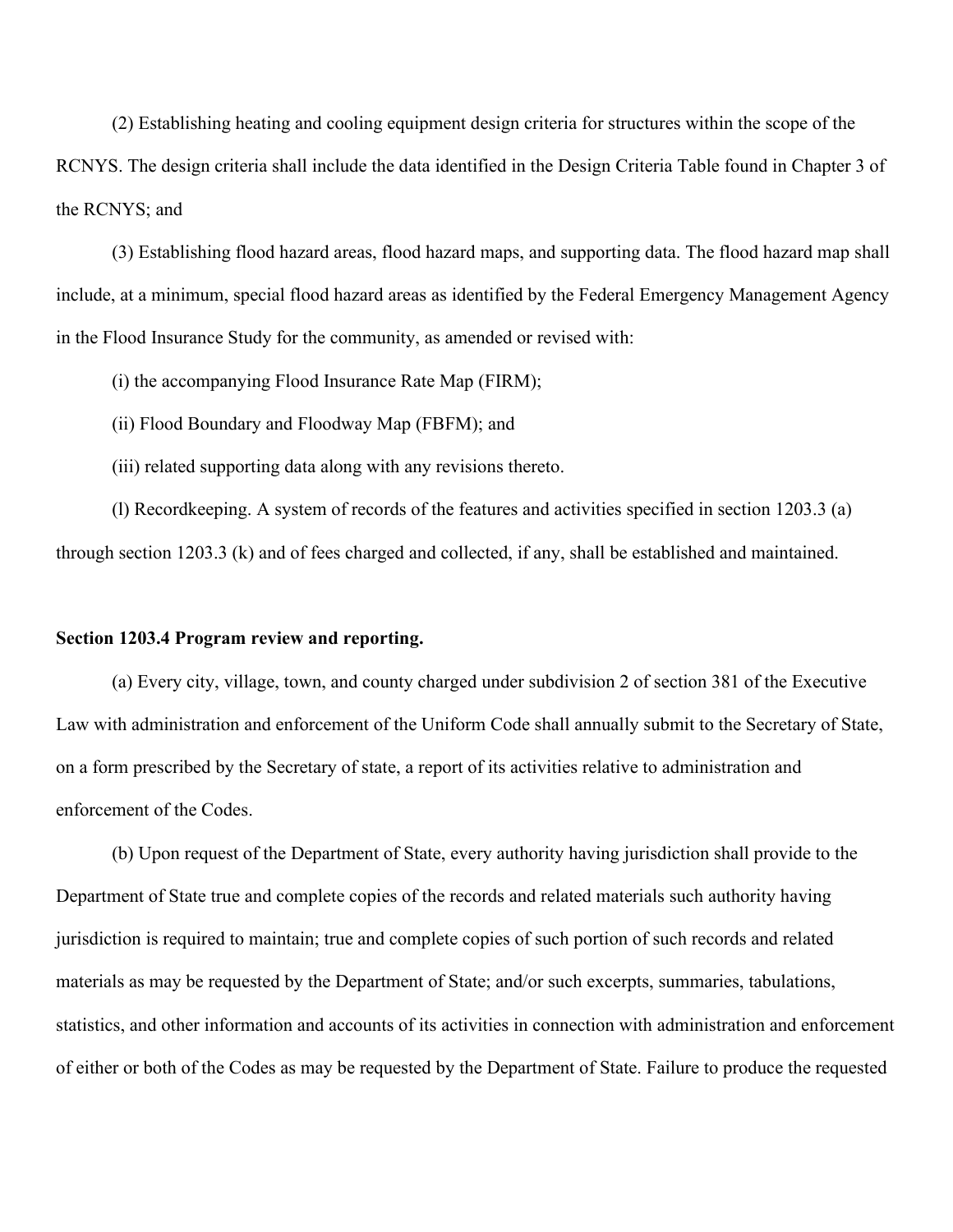materials within a reasonable timeframe shall permit an inference that the minimum standards of this Part have not been met. No such inference shall be based on the failure to provide copies of records if such records were, prior to a request for copies, disposed of pursuant to the applicable records retention and disposition schedules established by the authority having jurisdiction or pursuant to the Arts and Cultural Affairs Law.

### **Section 1203.5 Compliance with an order to remedy.**

(a) Introduction and purpose. Section 381 of the Executive Law provides for the administration and enforcement of the Codes and authorizes the Secretary of State to promulgate regulations establishing minimum standards for such administration and enforcement. In addition, subdivision 2 of section 382 of the Executive Law provides, in part, that any person, having been served, either personally or by registered or certified mail, with an order to remedy any condition found to exist in, on, or about any building in violation of the Uniform Code, who shall fail to comply with such order within the time fixed by the regulations promulgated by the Secretary of State pursuant to subdivision 1 of section 381 of the Executive Law, such time period to be stated in the order, shall be punishable by a fine of not more than \$1,000 per day of violation, or imprisonment not exceeding one year, or both. The purpose of this section is to fix, for the purposes of subdivision 2 of section 382 of the Executive Law, the time within which a person or entity served with an order to remedy is required to comply with such order to remedy.

(b) Definitions. In this section, the following terms shall have the following meanings:

(1) Order to remedy. An order to remedy any condition found to exist in, on, or about any building in violation of the Uniform Code.

(2) Comply with an order to remedy. To remedy completely each violation described in the order to remedy.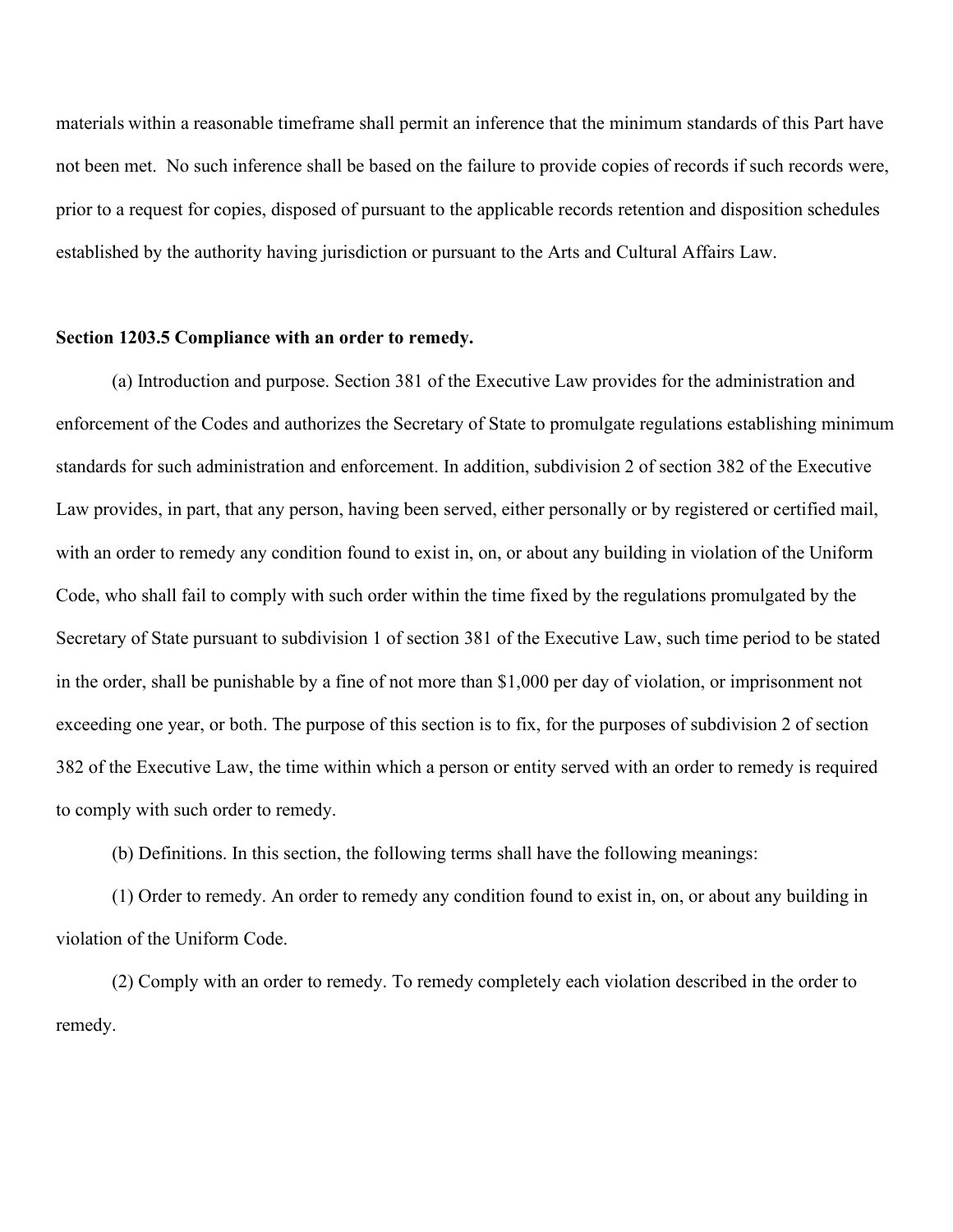(c) Time for compliance with order to remedy. For the purposes of subdivision 2 of section 382 of the Executive Law, the time within which a person or entity served with an order to remedy is required to comply with such order to remedy is hereby fixed at 30 days following the date of such order to remedy.

(d) Statement to be included in order to remedy. For the purpose of complying with that part of subdivision 2 of section 382 of the Executive Law that provides "such time period to be stated in the order," an order to remedy shall include a statement substantially similar to the following: "The person or entity served with this Order to Remedy must completely remedy each violation described in this Order to Remedy by [specify date], which is thirty (30) days after the date of this Order to Remedy."

(e) Service. An order to remedy shall be served personally or by certified or registered mail within five days of the date of the order. For the purposes of this section:

(1) if an order to remedy is served personally by any authorized means that requires more than one action by the person effecting service (such as service by "delivery and mail" similar to that authorized by CPLR 308[2]), the order to remedy shall be deemed to be served on the date on which the last required action is taken; and

(2) an order to remedy served by certified or registered mail shall be deemed to be served on the date it is mailed.

(f) Requiring immediate commencement of corrective action. Nothing in this section shall be construed as prohibiting any authority having jurisdiction that issues an order to remedy from including in such order to remedy provisions ordering the person or entity served with such order to remedy:

(1) to begin to remedy the violations described in the order to remedy immediately, or within some other specified period of time which may be less than 30 days; to continue diligently to remedy such violations until each such violation is fully remedied; and, in any event, to complete the remedying of all such violations within 30 days of the date of such order to remedy; and/or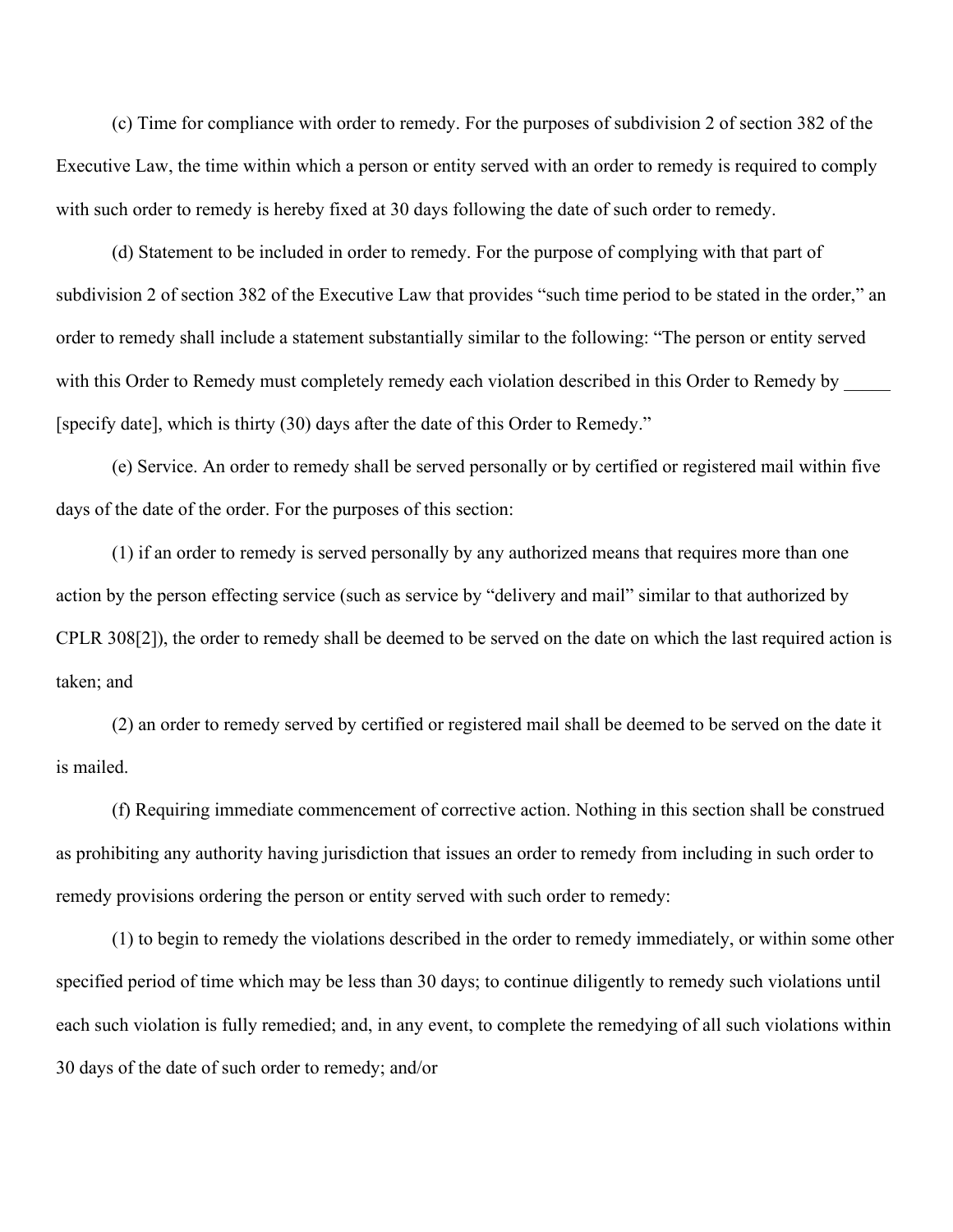(2) to take such other protective actions (such as vacating the building or barricading the area where the violations exist) which are authorized by the code enforcement program of the authority having jurisdiction or by any other applicable statute, regulation, rule, local law or ordinance, and which the authority having jurisdiction may deem appropriate, during the period while such violations are being remedied.

(g) Other means of enforcing the Uniform Code. Nothing in this section shall be construed as requiring an authority having jurisdiction to issue an order to remedy in a given situation where violations of the Uniform Code are found to exist if, in the judgment of the authority having jurisdiction, such violations can be addressed adequately by the use of other enforcement tools or by other means. Nothing in this section shall be construed as limiting the authority of an authority having jurisdiction to employ any other means of enforcing either or both of the Codes, including, but not limited to:

- (1) issuing notices of violation;
- (2) issuing appearance tickets;

(3) commencing and prosecuting an appropriate action or proceeding pursuant to that part of subdivision 2 of section 382 of the Executive Law that provides that any owner, builder, architect, tenant, contractor, subcontractor, construction superintendent or their agents or any other person taking part or assisting in the "construction" (as defined in subdivision 4 of section 372 of the Executive Law) of any building who shall knowingly violate any of the applicable provisions of the Uniform Code or any lawful order of a city, village, town, county, state agency or the Secretary of State made thereunder regarding standards for construction, maintenance, or fire protection equipment and systems, shall be subject to a fine of not more than \$1,000 per day of violation, or imprisonment not exceeding one year, or both for the first 180 days, and for the following 180 days shall be punishable by a fine of no less than \$25 and not more than \$1,000 per day of violation or imprisonment not exceeding one year, or both and thereafter shall be punishable by a fine of no less than \$50 and not more than \$1,000 per day of violation or imprisonment not exceeding one year, or both;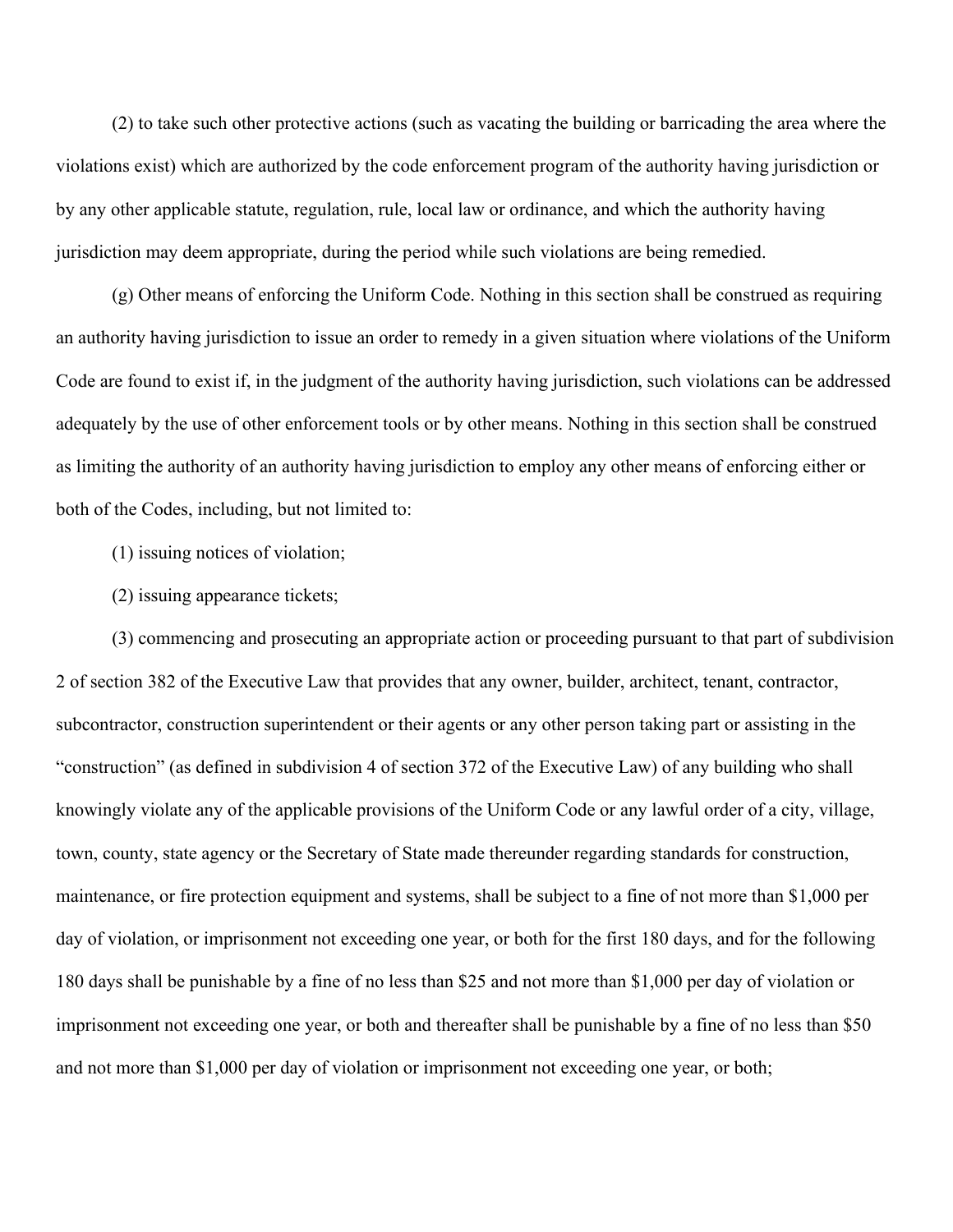(4) commencing and prosecuting an appropriate action or proceeding pursuant to subdivision 3 of section 382 of the Executive Law which seeks, in a case where the construction or use of a building is in violation of any provision of the Uniform Code or any lawful order obtained thereunder, an order from a Justice of the Supreme Court, New York City civil court, a city court, district court, or county court directing the removal of the building or an abatement of the condition in violation of such provisions;

(5) commencing and prosecuting an appropriate action or proceeding pursuant to subdivision 4 of section 382 of the Executive Law that provides that where a building has been altered in violation of any provision of the uniform code or any lawful order obtained thereunder, and such alteration impedes a person's egress from such building during a fire or other emergency evacuation, the owner of such building who has knowledge of such alteration or should have had knowledge of such alteration shall be subject to a civil penalty of up to \$7,500;

(6) issuing stop work orders;

(7) revoking or suspending building permits, operating permits, and/or certificates of occupancy pursuant to the procedures established in the code enforcement program of the authority having jurisdiction or pursuant to any other applicable statute, regulation, rule, local law or ordinance;

(8) commencing and prosecuting an appropriate action or proceeding to impose such criminal and/or civil sanctions as may be provided in any applicable statute, regulation, rule, local law or ordinance;

(9) condemning and/or placarding a building in accordance with the applicable provisions of the Uniform Code;

(10) taking any action authorized by the procedures for identifying and addressing unsafe structures and equipment as established in the code enforcement program of the authority having jurisdiction or by any other applicable statute, regulation, rule, local law or ordinance; or